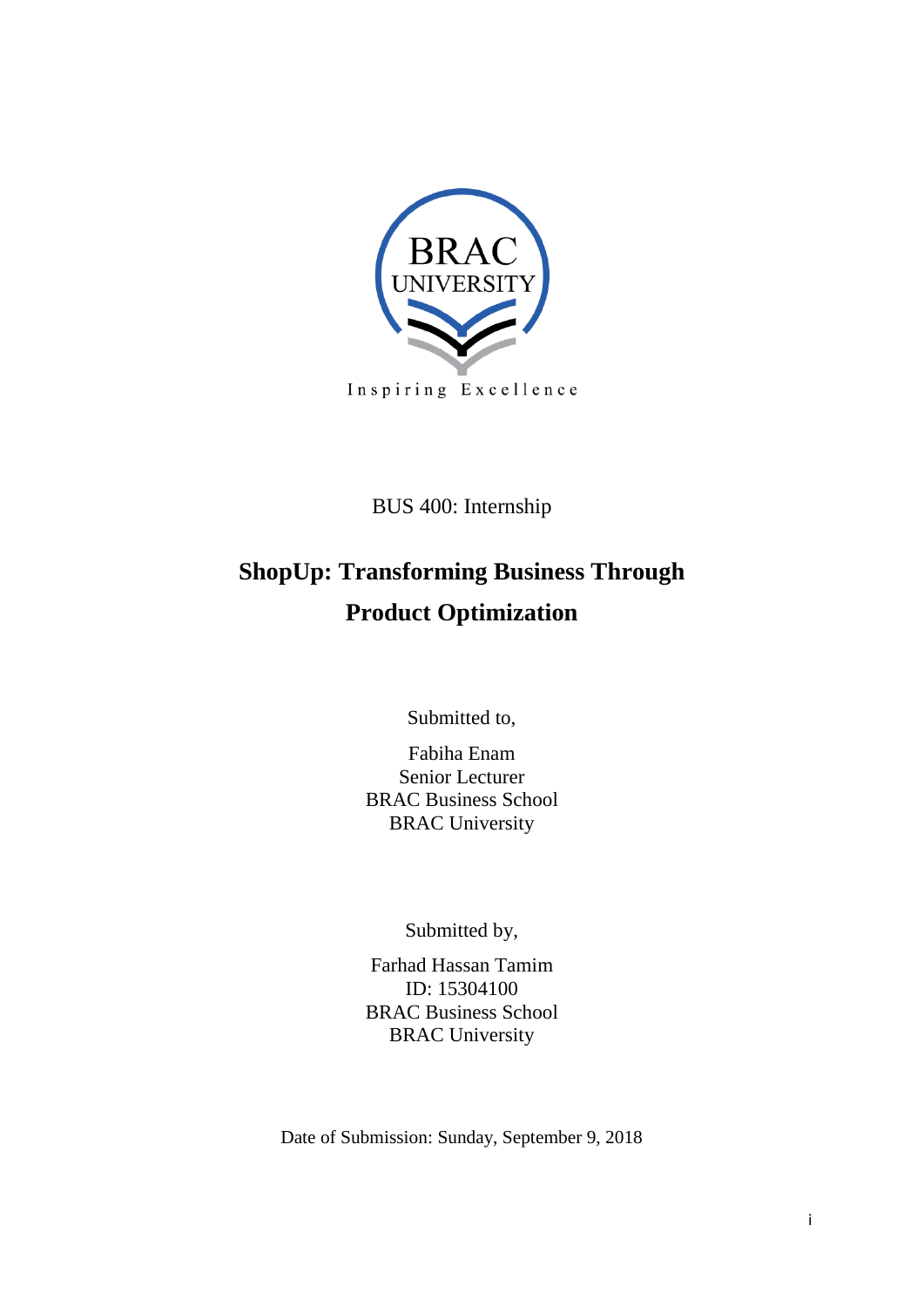**ShopUp: Transforming Business Through Product Optimization**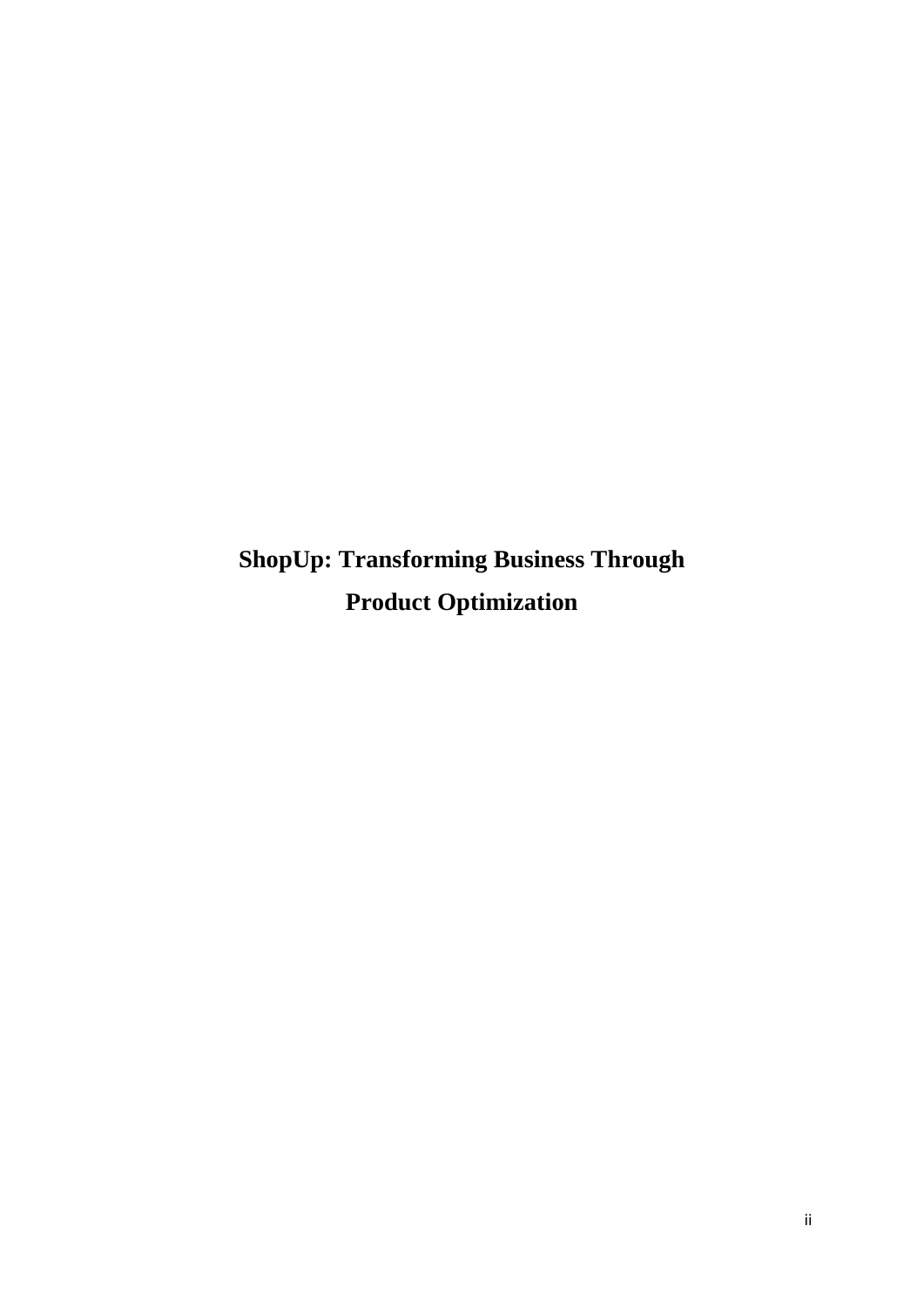Fabiha Enam BRAC Business School BRAC University 66, Mohakhali, Dhaka 1212, Bangladesh

Subject: Internship report on "Transforming Business though Product Optimization".

#### Dear Madam,

It is an honor to present the final internship report on ShopUp with the finding and results from this research. This report inherits the knowledge and results acquired from the respected courses done in the university as well as the experience gained as a product designer in the past three months.

The findings and the information in this report are strictly based on primary research data which was gathered though structured and unstructured interviews and survey. And additional information was gathered with the help of various departments and teams associated with the company.

The knowledge and the experience I have gathered during this internship period will be very helpful in my profession life. I will be grateful to you if you accept the report and also will be available for any queries or clarification required for the report at any time.

Thank you for giving me the opportunity to work with this topic.

Sincerely,

Farhad Hassan Tamim ID: 15304100 BRAC Business School BRAC University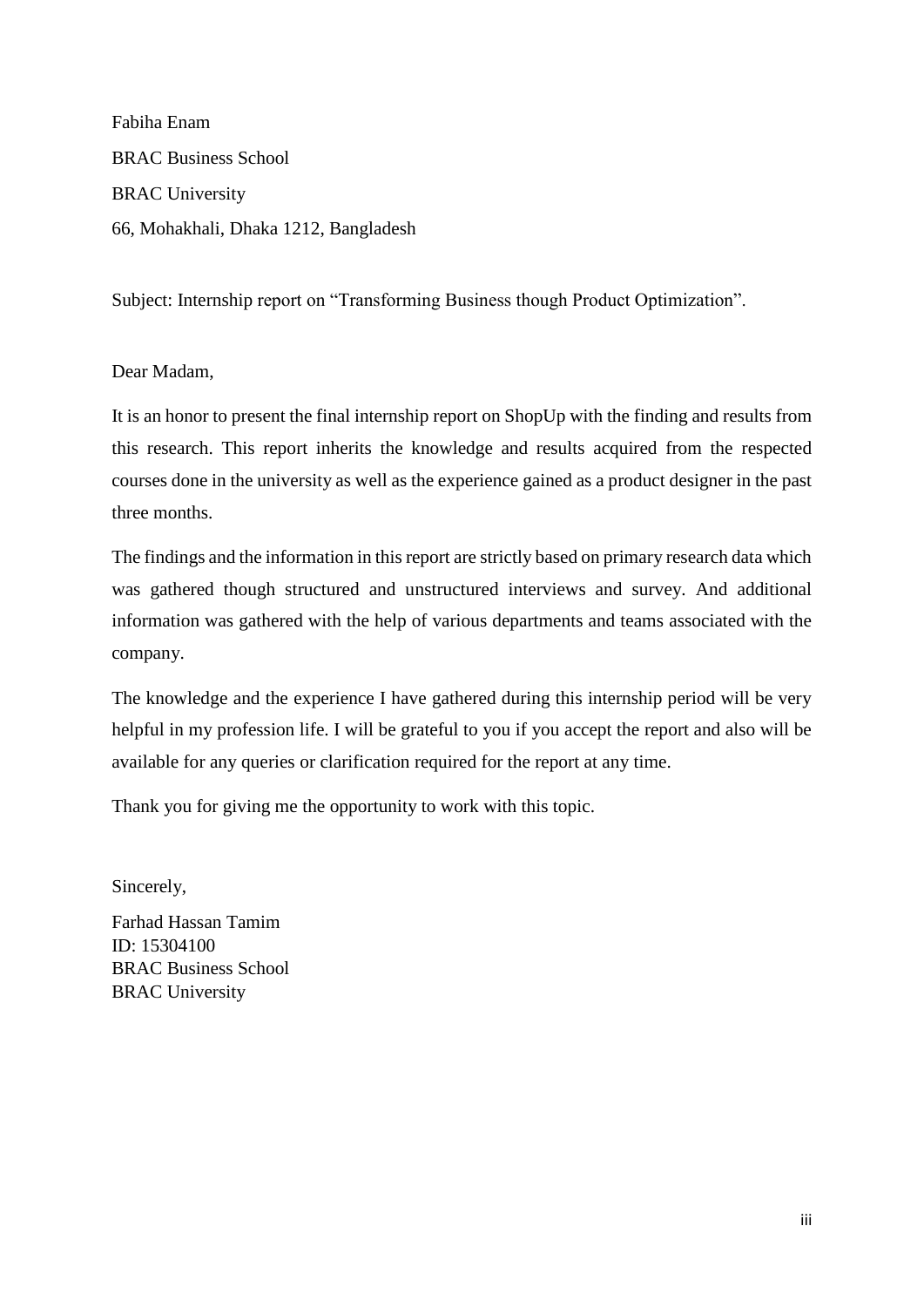# **Acknowledgement**

This report would not be possible without the support and help of many individual outside and inside the organization. Not only that, users who uses the ShopUp platform has shown amazing co-operation by providing insightful information while building a mutual trust on making the product better and easier for everyone. Therefore, I would like to extend my sincere gratitude to all of them.

I am grateful to my product team lead and CEO of ShopUp Mr. Afeef Zaman for constantly motivating and helping me to solve various challenges though critical and innovative thinking while providing me with guidance and access to information regarding the company and users which helped me to complete the research paper. In addition to that, I appreciate and thank my colleagues for helping in developing the research concept and shared their valuable insights on the topic.

This entire report would not be possible without the encouragement of my respected faculty Fabiha Enam, and I extend my sincere gratitude to her for giving me the opportunity to work on this topic, with constant guidance and supervision.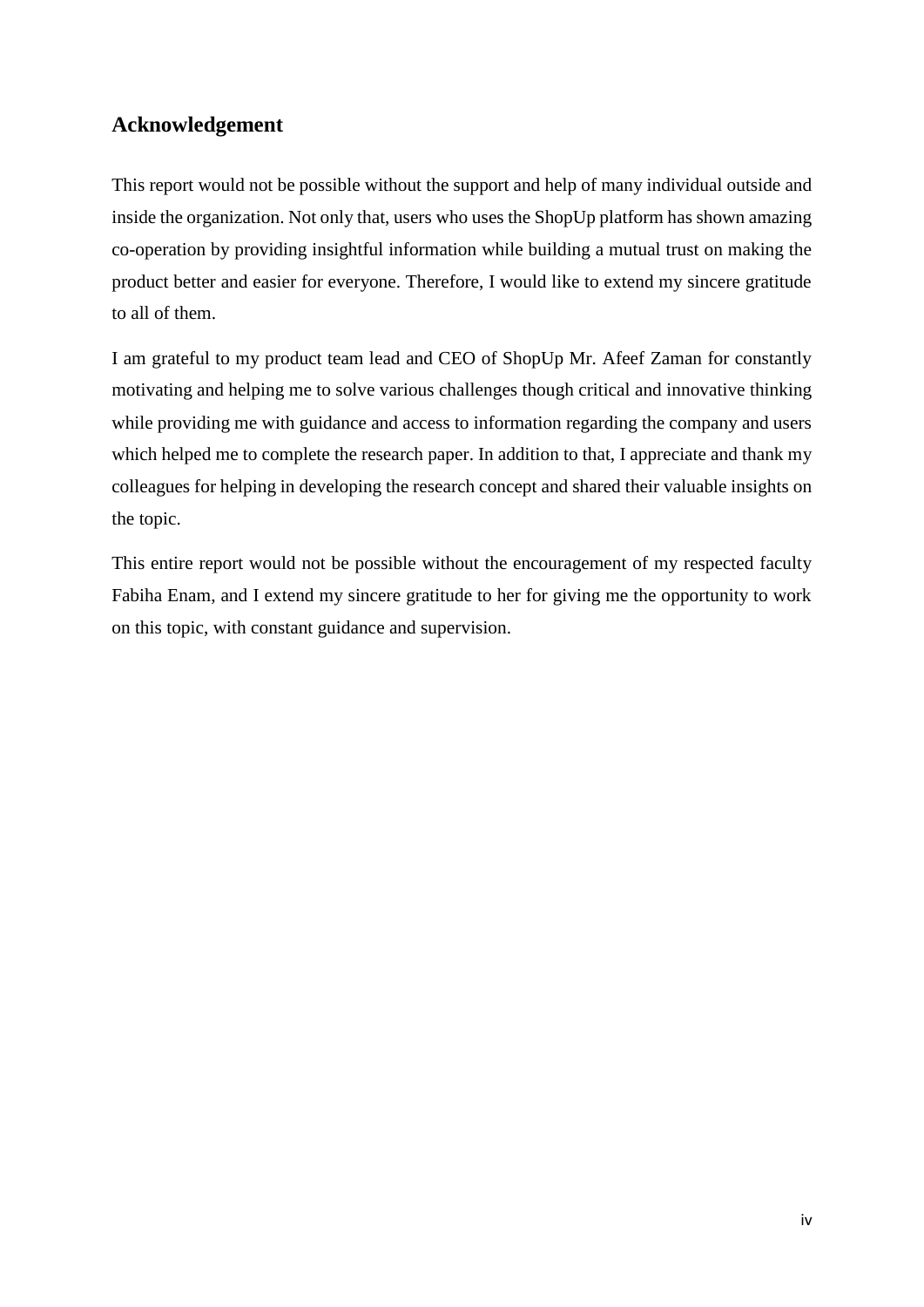#### **Executive Summary**

ShopUp is a desktop application integrated in Facebook which helps the merchants (sellers) who uses Facebook's 'pages' features to run a business. Through ShopUp sellers can sell more by taking advantage of ShopUp's store management feature where merchants can manage and track their inventory, process and create orders for the buyers ("ShopUp - One stop solution for Facebook Shops.", 2018). In addition to store management, ShopUp application also includes delivery services, Facebook boosting and loans to expand the business where the users can apply from home with minimal paperwork ("ShopUp - One stop solution for Facebook Shops.", 2018).

ShopUp currently caters to over 2500+ stores in Facebook. As the number keeps increasing every day, users have difficulties taking advantage of the entire ShopUp platform through cellular devices as the application was primary built for desktop or laptop computers. Because of the recent surge in cheaper smartphones in Bangladesh, mobile phone users increased from 128.3 million in January 2016 to 150.4 million in April 2018 according to the Bangladesh Telecommunication Regulatory Commission ("Mobile Phone Subscribers in Bangladesh April, 2018. | BTRC", 2018). Not only that, the existing users having difficulties using the platform when there are not at home or do not have access to a laptop. According to the supervisor of customer support of ShopUp, based on the user feedback, active users are having problem using and accessing the application though their smart phones when they do not have access to the computer. Not only that features like 'upload product' for buyers does not work without the internet, that is the entire software is completely depended on having an internet connection which is sometimes very difficult for users when they are in remote locations with telecommunication coverage difficulties.

Considering the issues mentioned above, ShopUp plans to address these by optimizing the software to a mobile friendly platform though which the seller can take advantage of the entire ShopUp features to perform their daily operations. This research paper studies the viability of moving the software from a desktop platform to a mobile platform through product optimization and extension. The research will emphasize and find the problems associated with the current version of the ShopUp software used by the user, so that the problems in the desktop software will not be carried forward to the mobile version of the software. In addition to that, we will also find to add more features which are essential for the users to perform their day to day operations easily. Such as, business analytics, where the user can see their growth in sales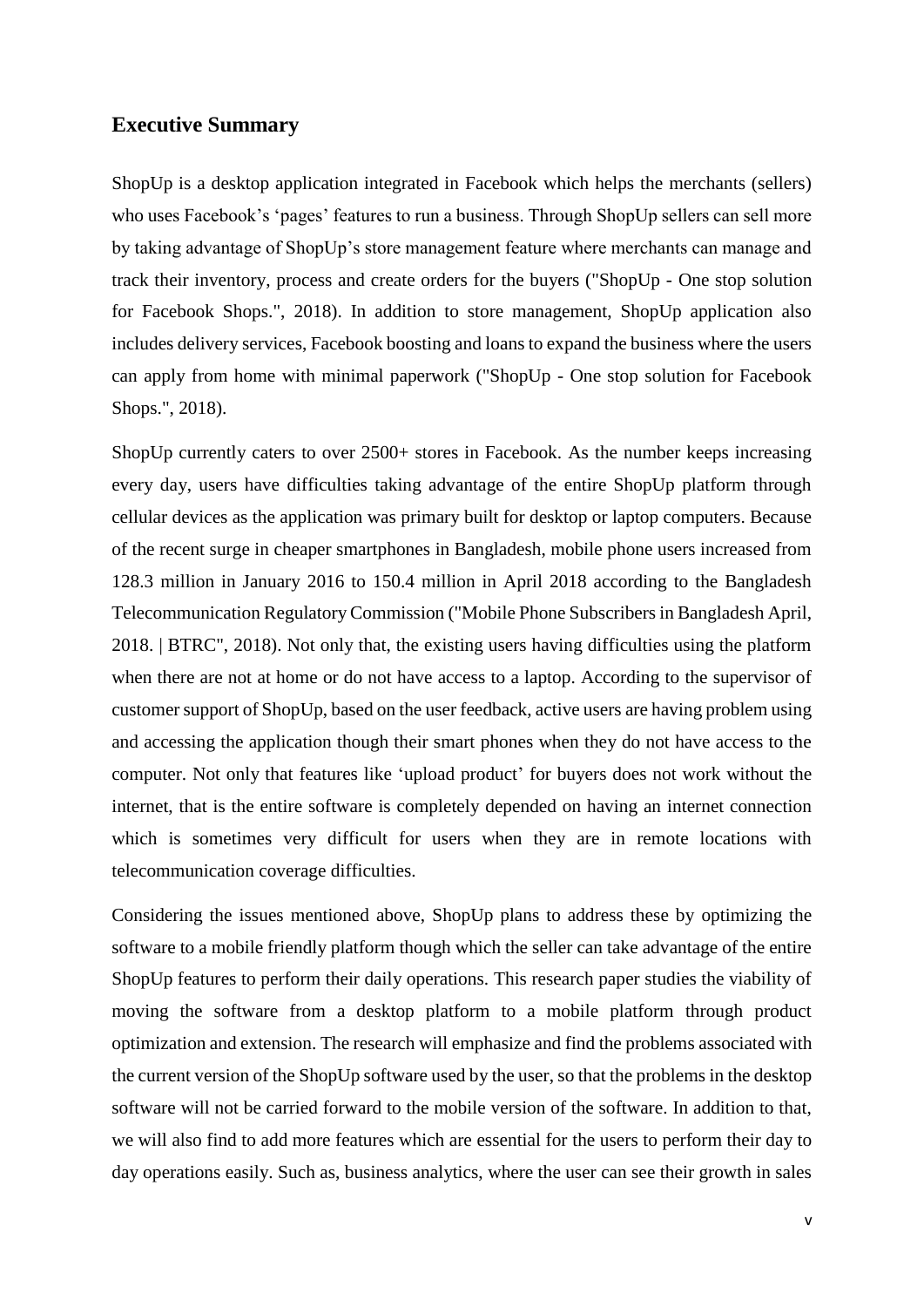(increasing or declining), number of customers (increasing or declining), most sold products, top customers which will be represented in graphs and charts with accounting feature where the user can calculate their profit and loss.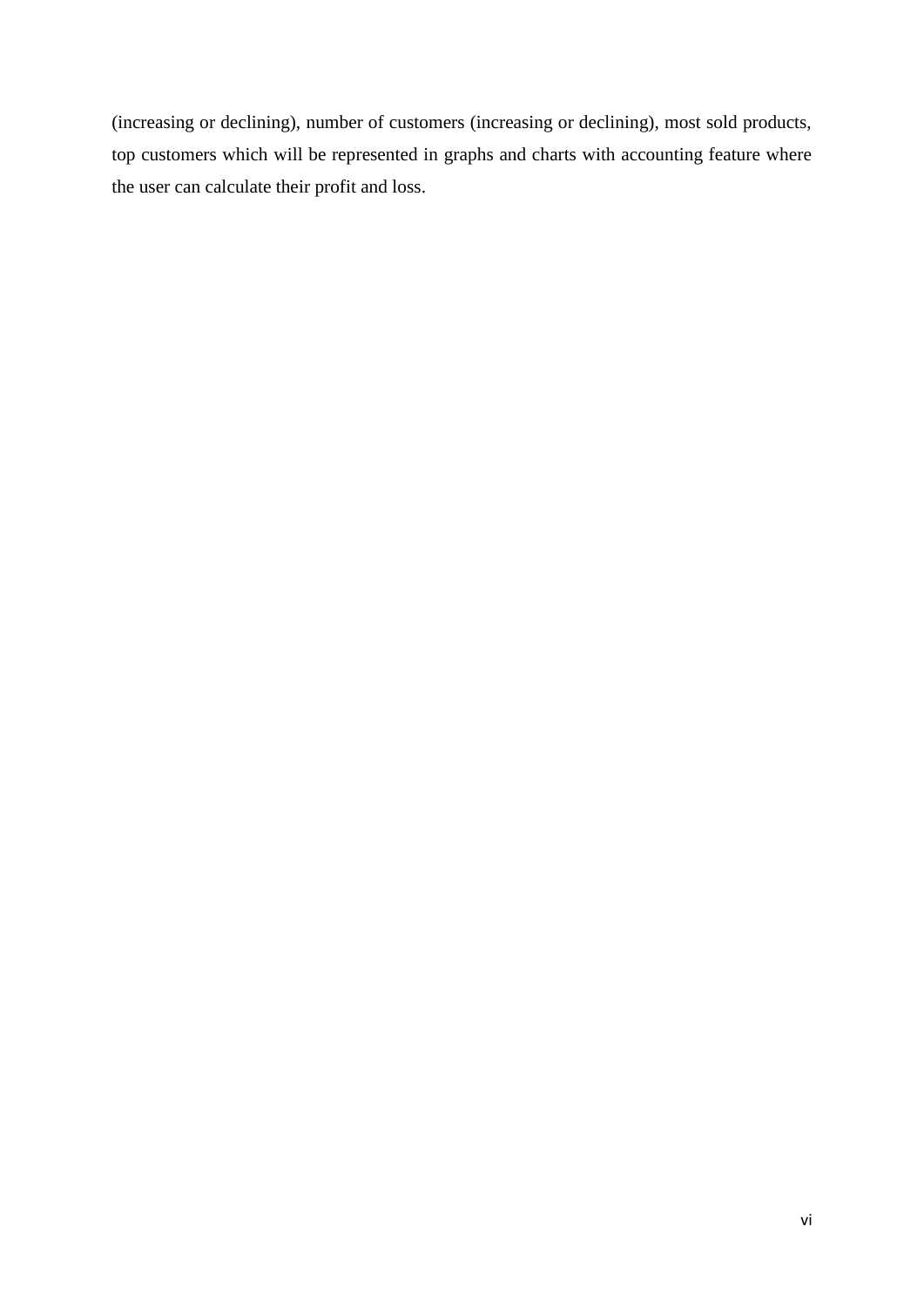# **Table of Contents**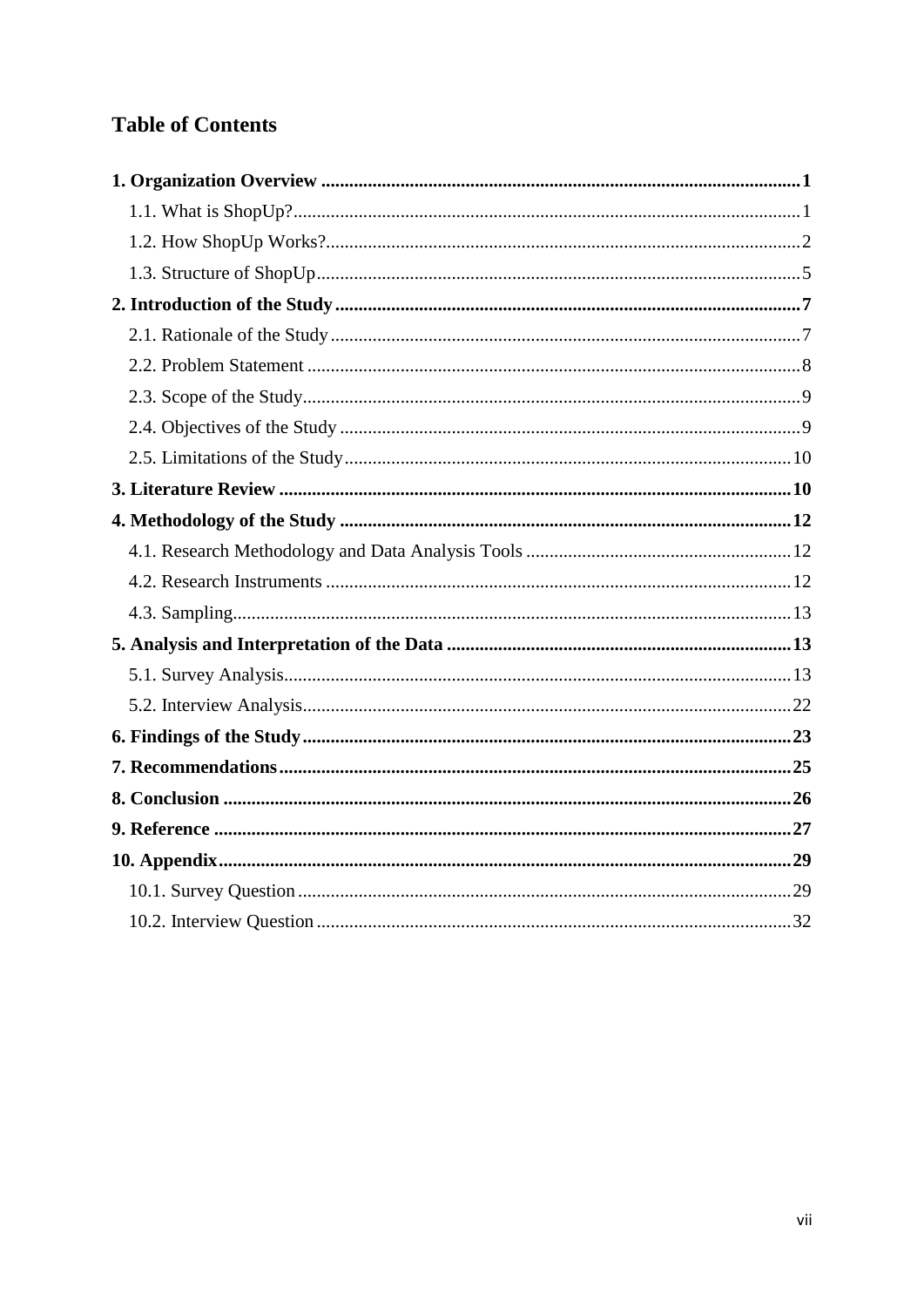# **Table of Figures**

| Figure 3.4. Percentage of users with difficulty accessing ShopUp using mobile phone 15 |  |
|----------------------------------------------------------------------------------------|--|
| Figure 3.5. Percentage of users want to use ShopUp though mobile application15         |  |
|                                                                                        |  |
|                                                                                        |  |
|                                                                                        |  |
|                                                                                        |  |
|                                                                                        |  |
|                                                                                        |  |
|                                                                                        |  |
|                                                                                        |  |
|                                                                                        |  |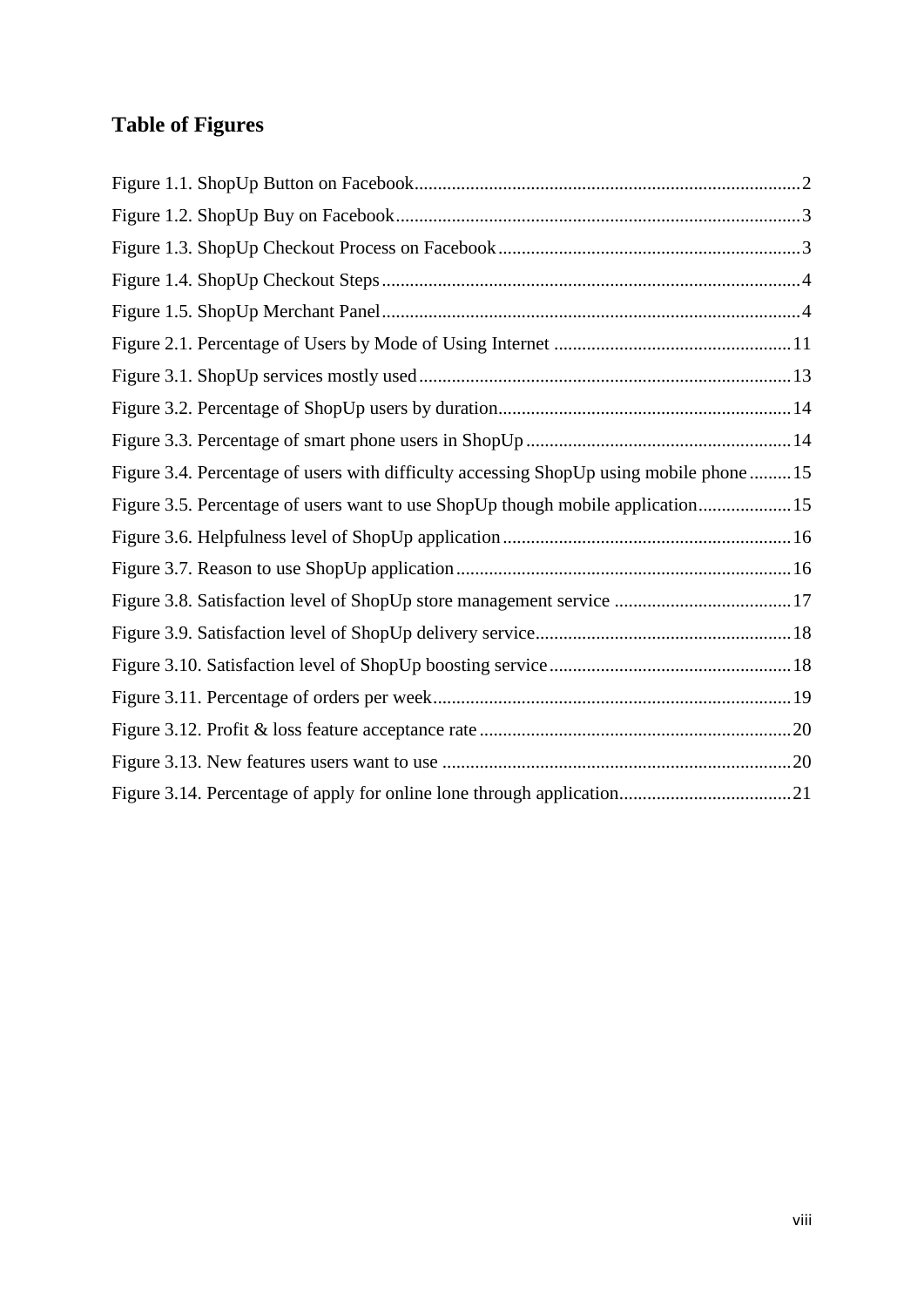## <span id="page-8-0"></span>**1. Organization Overview**

#### <span id="page-8-1"></span>**1.1. What is ShopUp?**

Facebook is considered to be the world's largest social media platform with monthly active users of 2.23 billion, from this staggering number, Facebook has 28 million active users from Bangladesh ("Asia Internet Usage Stats Facebook and 2018 Population Statistics", 2018). Daily millions of people log into Facebook from Bangladesh to escape their stressful workplace life and look up some funny comedic meme for enjoyment, share stories and photos with friends and family and connect with the loved ones, but for some people logging into Facebook is just like going to office at 9:00AM in the morning. For those people this is a workplace, this is their office, their market place to conduct business operations (Gilchrist, 2018). This is where thousands of new entrepreneurs are taking advantage of the vastly growing e-commerce industry of Bangladesh (Gilchrist, 2018).

For any new businesses, entrepreneurs have trouble looking for funding, a location of business, an office place, hire employees, finding a target market and getting out their products for selling. All these problem has a solution with high price tags, for such small businesses high startup cost is the major obstacle, therefore Facebook is the easiest way to set up a virtual shop and reach their products to millions of Facebook users without little or no cost (Gilchrist, 2018). According to Facebook's advertising platform more than 300,00 Bangladesh's online retails and small business are selling cosmetics, clothes, household goods, accessories, shoes, in simple anything that can be legally sold in the country are sold through Facebook (Gilchrist, 2018). Therefore, in this vastly growing e-commerce industry of Bangladesh, Facebook is the preferred market place for any new and young entrepreneurs or businesses to take advantage of the growing number of local and internal market.

This is where three people came up with a solution in 2016 where they reimagined how Facebook's vast marketplace can be taken advantage of easily by the Bangladeshi entrepreneurs to start and most importantly manage a business from home with a computer with a basic internet connection. Afeef Zaman who is the CEO (Chef Executive Officer) of ShopUp, with Siffat Sarwar who is the COO (Chief Operating Officer) and Ataur Chowdhury who is the CTO (Chief Technology Office), they are the three people who co-founded and created ShopUp.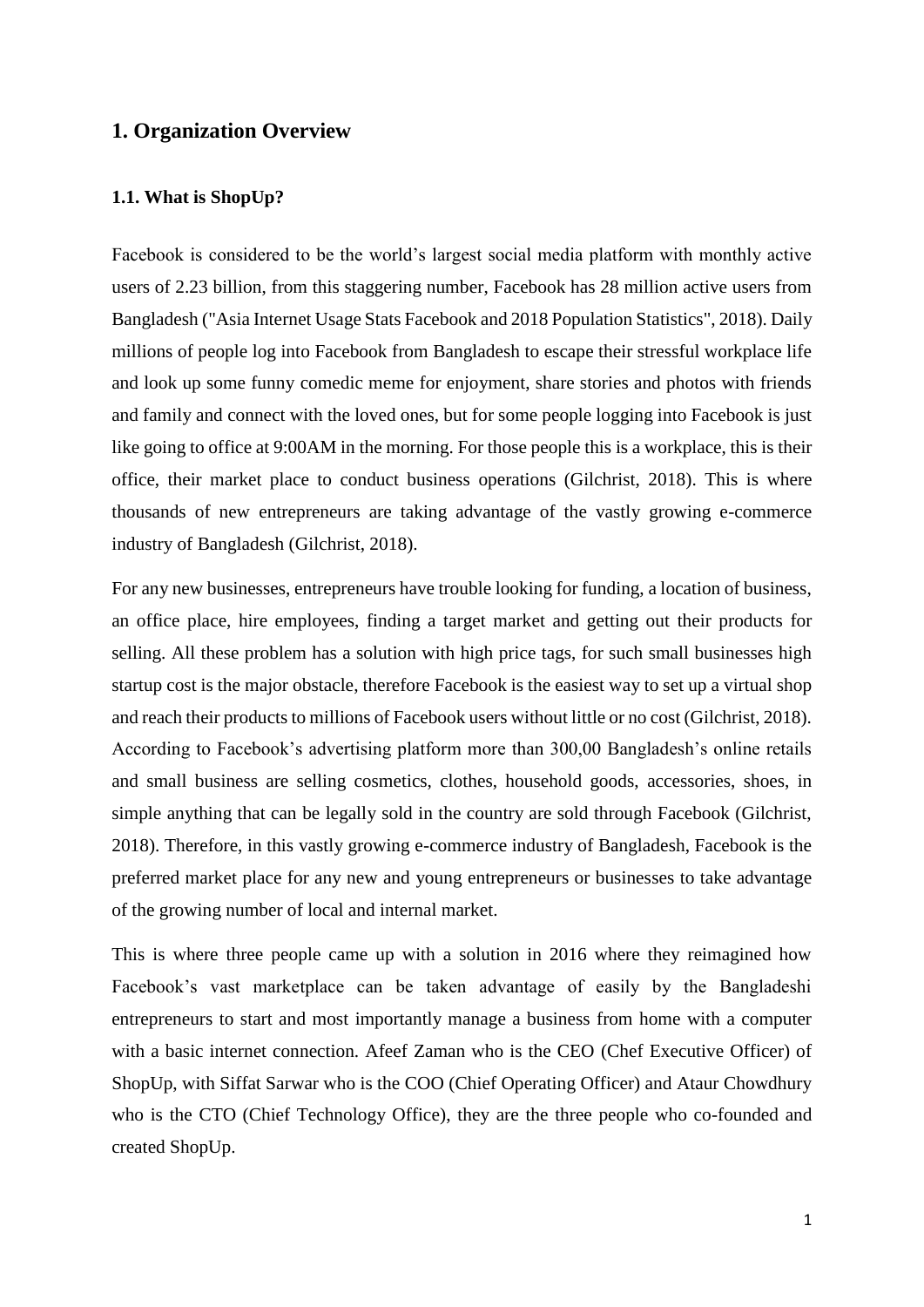## <span id="page-9-0"></span>**1.2. How ShopUp Works?**

In simple, ShopUp is a free to use desktop application or software which is integrated with Facebook's 'pages' feature through which buyers can see or browse products and order just like any other e-commerce website.

The pictures below show how the buyers view and use the software in Facebook when they visit a store who are using ShopUp.



*Figure 1.1. ShopUp Button on Facebook* Kreative Korals, (2018). Retrieved from<https://www.facebook.com/kreativekorals/>

<span id="page-9-1"></span>ShopUp users are referred as merchants, so when a merchant uses ShopUp in their Facebook page/shop, a ShopUp button will appear as marked on the image above in a red box. When buyers click on the ShopUp button they get a view of the products available for sale and ready to order just like any e-commerce website, but here there are no development or startup cost.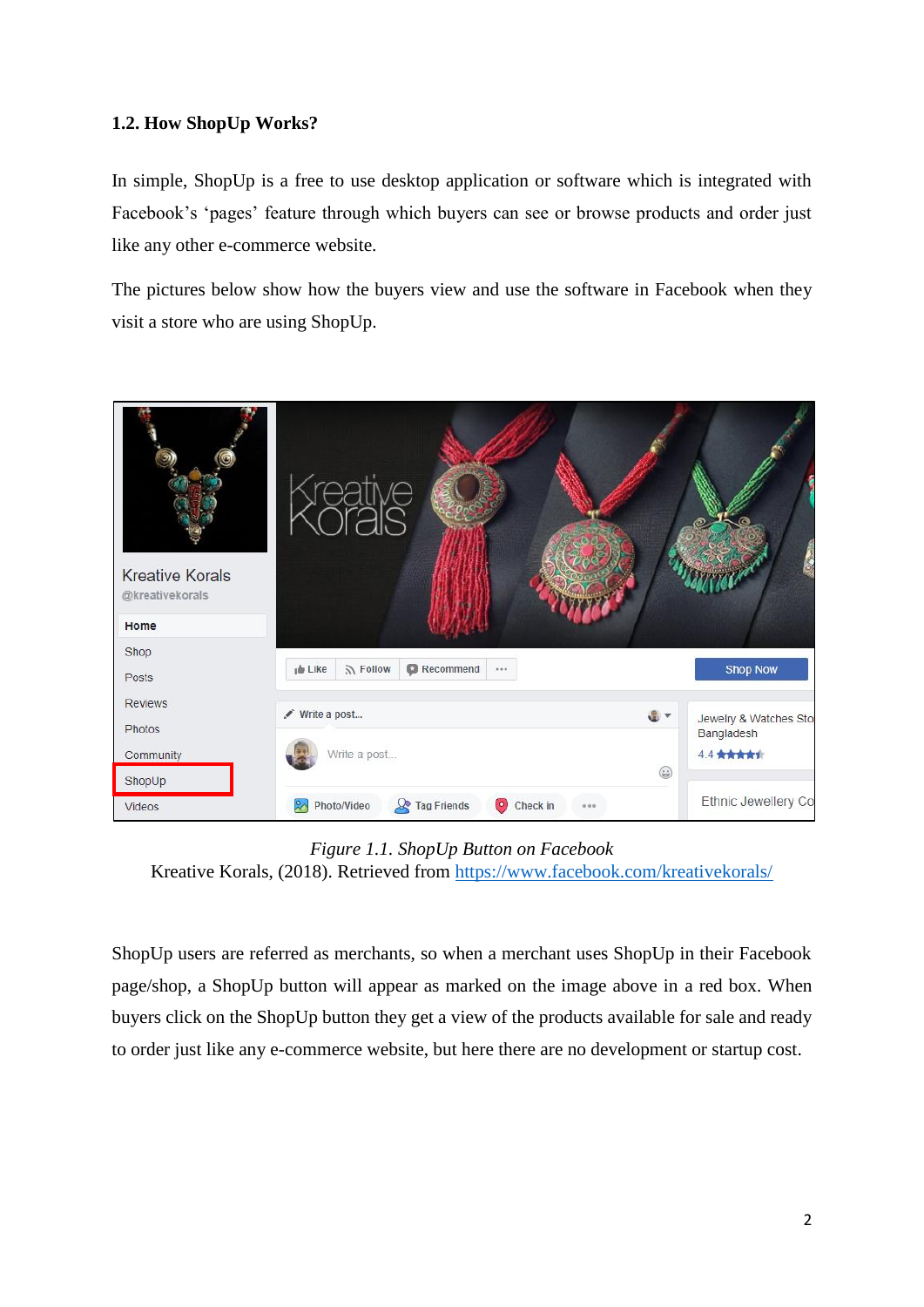

*Figure 1.2. ShopUp Buy on Facebook* Kreative Korals, (2018). Retrieved from<https://www.facebook.com/kreativekorals/>

<span id="page-10-0"></span>After the buyers selects their choice of product and click buy as shown in the image above marked using a red box. Clicking the buy button, a new box appears as shown in the image below where they can go for 'checkout' to finish shopping or they can 'add to cart' to continue shopping for more products.

| All corrections August Collection<br>March Collection Baishakhi Collecti-<br>Eid colleciton 1 Eid collection 2 | Theran Semi Precious Stones Comman Sliver Vinter Offer Month end offer Valentines Collection<br>$n - 1$<br>KK 180646 | Pulleding OB10 Deal Building<br><b>CONTRACTOR</b> | $-1$<br>$\times$ | Prock clearance Stock clearance |
|----------------------------------------------------------------------------------------------------------------|----------------------------------------------------------------------------------------------------------------------|---------------------------------------------------|------------------|---------------------------------|
|                                                                                                                | Price: 6450<br>Select Quantity                                                                                       |                                                   |                  |                                 |
| 180317                                                                                                         |                                                                                                                      | Add to cart<br>Cancel                             | Go to checkout   | KK 180694                       |
| Price: 6450                                                                                                    | Price: 5180                                                                                                          |                                                   |                  | Price: 6750                     |

<span id="page-10-1"></span>*Figure 1.3. ShopUp Checkout Process on Facebook* Kreative Korals, (2018). Retrieved from<https://www.facebook.com/kreativekorals/>

If the buyer clicks the checkout option, they are taken to the basic e-commerce practice of checkout process where they give their information, check if the selected product is good for purchase and then gives their payment details, in this case buyers have the option to use "Cash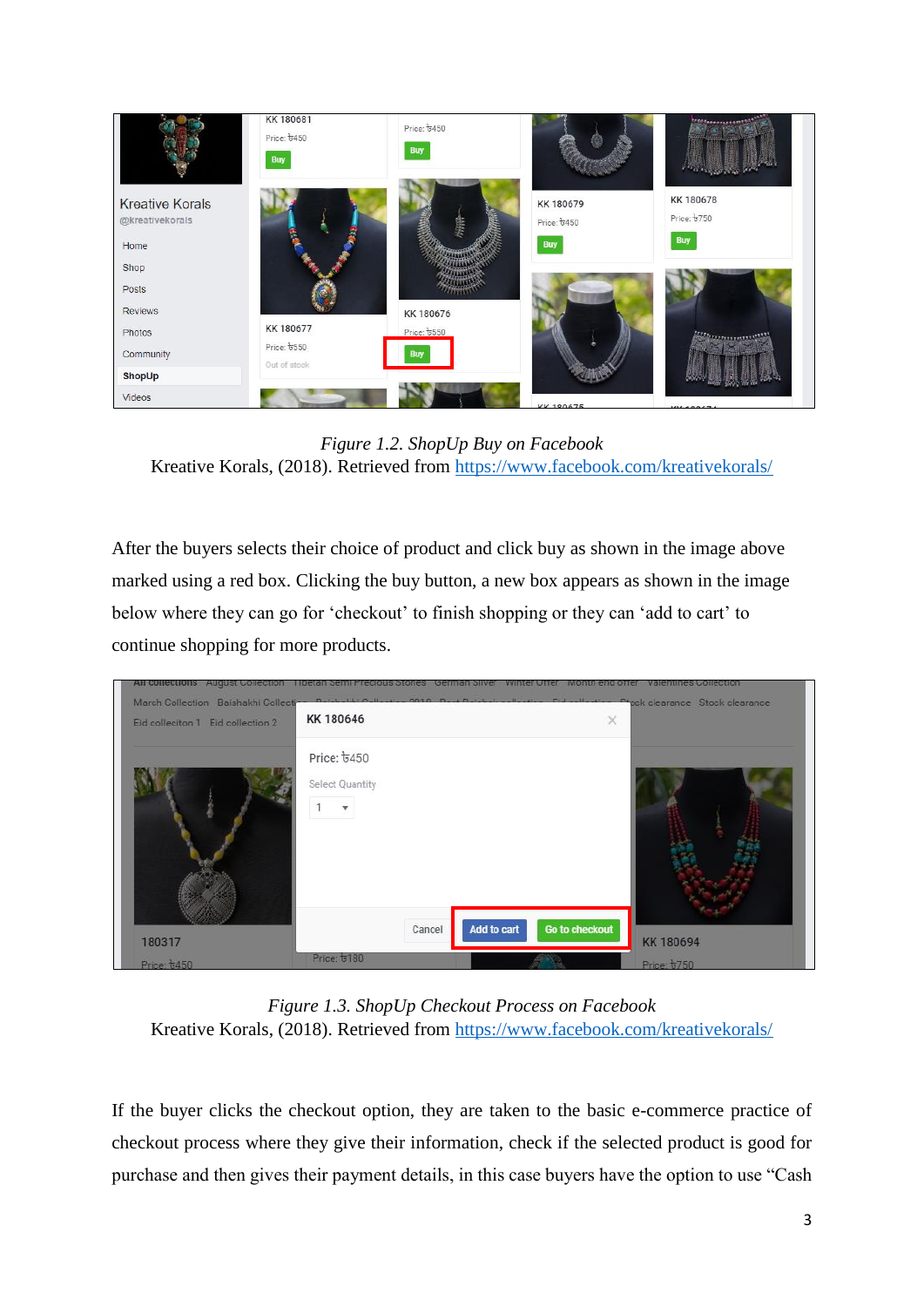on Delivery (COD)" service or pay though bKash, as most people do not have access to credit or debit cards, cash on delivery is the most preferred choice of buyers to purchase products online as shown in the picture below.

|         | Purchase in less than a minute |         |         |
|---------|--------------------------------|---------|---------|
| (1)     | $(2)$ —                        | (3)     | 4       |
| Sign In | Basket                         | Details | Payment |

*Figure 1.4. ShopUp Checkout Steps*

<span id="page-11-0"></span>Kreative Korals, (2018). Retrieved from<https://www.facebook.com/kreativekorals/>

And when the checkout process completes, merchant get an order notification in their phone through an instant message or SMS, where they use the ShopUp merchant account panel to process the order as show in the picture below. Where the merchant has access to all the ShopUp services to process the order and sent it for delivery to the buyer in couple of minutes.

| <b>Dashboard</b>                                                 | <b>Orders</b> | <b>Products</b>                                                                                                                                                 | <b>FB Boost</b> | <b>Delivery</b>           | <b>Store View</b> | <b>FB Inbox</b>      | <b>Settings</b>                           | -52      | Hi, Farhad $\sqrt{}$               |  |
|------------------------------------------------------------------|---------------|-----------------------------------------------------------------------------------------------------------------------------------------------------------------|-----------------|---------------------------|-------------------|----------------------|-------------------------------------------|----------|------------------------------------|--|
| <b>Order list</b><br>Contains the list of orders for this store. |               |                                                                                                                                                                 |                 |                           |                   |                      |                                           | Download | <b>Create Order</b>                |  |
| Latest order first $\mathbf{\mathbf{v}}$                         |               | All orders $\mathbf{\overline{v}}$                                                                                                                              |                 | Filter by date $\sqrt{ }$ |                   |                      | Search with Invoice no, buyer name or $Q$ |          |                                    |  |
| Invoice                                                          |               | <b>Customer</b>                                                                                                                                                 |                 |                           |                   | <b>Product image</b> | <b>Total amount</b>                       |          | <b>Status</b>                      |  |
| R5MQ9L                                                           |               | <b>Zunaid Hossain Shuruk</b><br>*****<br>24/7/18 5:39 PM<br>8801674967277<br>House 3, Road 8, Janata Housing, West<br>Agargaon, Sher-e-Bangla Nagar<br>Agargaon |                 |                           |                   |                      | $\frac{1}{2}100.00$                       |          | pending<br>$\overline{\mathbf{v}}$ |  |

<span id="page-11-1"></span>*Figure 1.5. ShopUp Merchant Panel* ShopUp, (2018). Retrieved from <https://shopup.com.bd/admin/shop/10/products>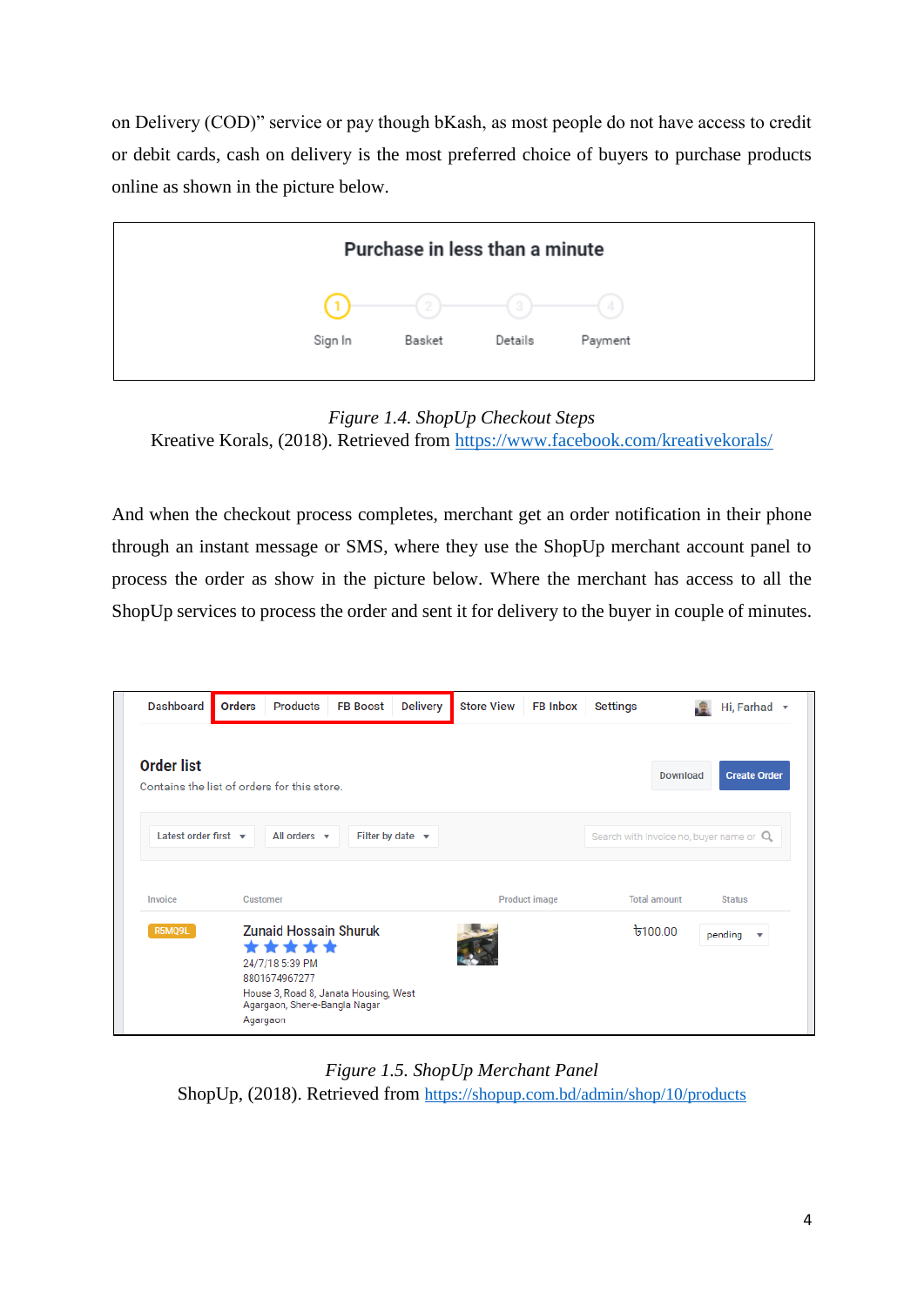The picture in the previous page is the current merchant panel for the ShopUp users to use the wide range of ShopUp features which are marked inside the red box which are:

- i. Order Management (Orders) Where merchants can process received orders and send of delivery to the buyers.
- ii. Store Management (Products) Where merchants can upload products with price, discounts, and product image and information for selling.
- iii. Facebook Boosting It is where merchants can use Facebook Boosting feature to reach their products to millions of potential buyers online. This is the most powerful tool where merchants can target specific group of buyers based on their target market and project ads on their Facebook news feed. As most users lacks the knowhow of using the boost feature, on behalf of the merchant ShopUp places those targeted ads to reach more potential buyers.
- iv. Delivery This is one of the most important service of ShopUp where ShopUp also acts as a delivery agent to procure the product from the merchant's house and deliver it to the buyers and receive the cash on behalf of the merchant which is later payed though bKash or bank deposit to the merchant account, the payment is made three times per week so that merchants can get their money as soon as they make a sale.

#### <span id="page-12-0"></span>**1.3. Structure of ShopUp**

ShopUp consists of four teams which work parallel with each other, the teams are organized in such a way that no one team is depended on another team. The respected teams are as follows:

- I. Business Development Team This team is headed by Siffat Sarwar who is the COO of ShopUp. This team has the responsibility to acquire new merchants, form new partnerships, look for funding opportunities, maintain relationship with existing partners and seek new opportunities in the fiend of e-commerce.
- II. Teach Team This team is led by CTO of ShopUp Ataur Chowdhury, is responsible for building any and every software solution required for the company and the merchant.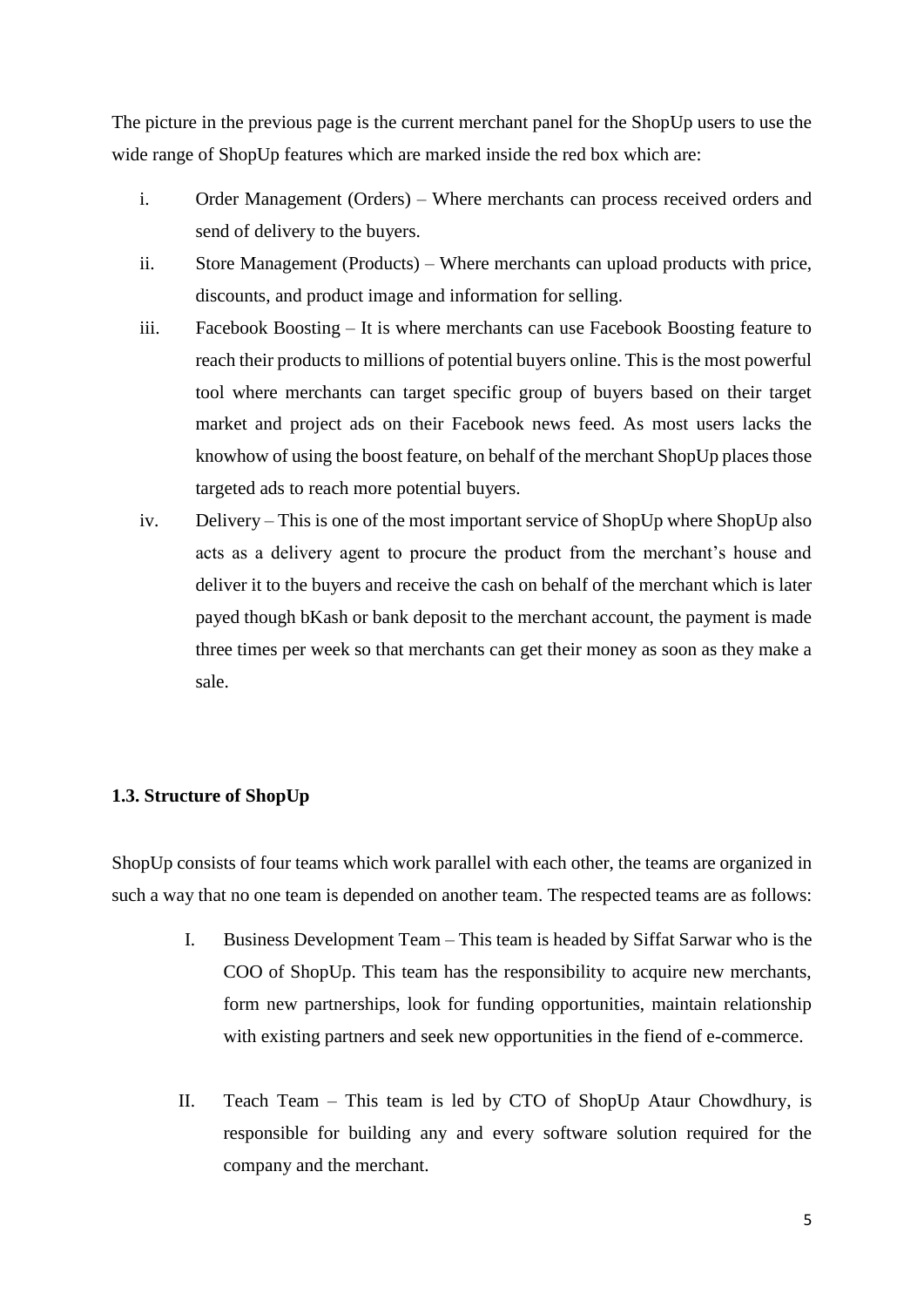- III. Product Team This team is led by Afeef Zaman, CEO of ShopUp. This team consists of two product designs who are an expert in the field of user experience (UX) and user interface (UI). This team constantly researches on designing the most efficient software and process for building friendly merchant experience
- IV. Logistics and Delivery This team is the largest in ShopUp which includes about 50 employees who are responsible for delivery of the products, procuring the product from the merchant's location and deliver to the buyers.
- V. Finance The finance team is responsible for processing merchant payment, handling loans, official expenses and inventory management for the office supplies.
- VI. Human Resource This team is responsible for recruitment, hiring and dismissal of employees upon any violation of contract, employee evaluations, enforcing policies and rules for better corporate citizenship and manage various events and training programs for the employees.
- VII. Customer Support Team They have the responsibility to assist the existing merchants and potential merchants with any queries made regarding using the software to each and every services we provide.
- VIII. Lead Generation Team This team handles all the promotional and Facebook boosting requests made by the merchants, in addition to that the team needs to be updated on the latest policies and change of polices made by Facebook in terms of their boosting services.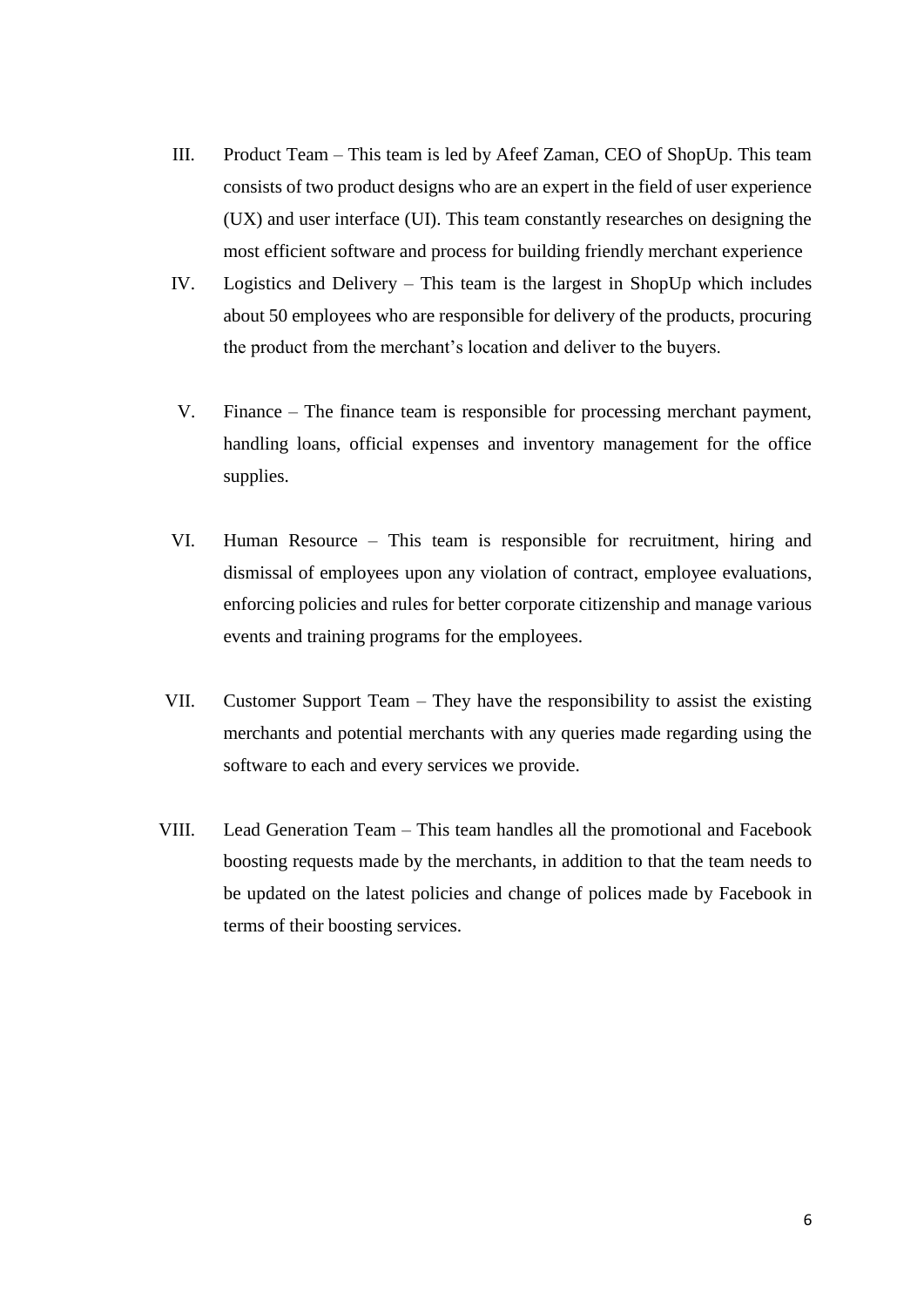# <span id="page-14-0"></span>**2. Introduction of the Study**

#### <span id="page-14-1"></span>**2.1. Rationale of the Study**

Current active users of ShopUp is more than 2500+ merchants who are actively using Facebook to conduct their business operations. With the increasing demand of the software due to its simplicity and free to use nature, more and more merchants are being on boarded every day. According to ShopUp's customer service, for majority of the merchants using the desktop software on the go or in the mobile which the software was not optimized for is a big problem, as the software was primarily built to be used using a desktop computer or laptops, merchants face difficulties using the services that ShopUp offers.

Furthermore, due to the recent surge in mobile phone users in Bangladesh increased from 128.3 million in January 2016 to 150.4 million in April 2018 according to the Bangladesh Telecommunication Regulatory Commission ("Mobile Phone Subscribers in Bangladesh April, 2018. | BTRC", 2018). And the increased demand for budget friendly smart phones which are widely available in Bangladesh for consumers, stepping towards a mobile friendly platform in the form of a Mobile Application seems to be the right direction for ShopUp. But in order to evaluate this assumption further research needs to be carried out to determine whether the existing merchants and the potentials merchants will adopt the mobile application solution for ShopUp, which will be primary study of this research paper.

Not only that, moving to a mobile friendly solution means that, more people will be able to use ShopUp easily, they will be able to get faster notifications and process their orders and manage buyer queries at any place and any time without the need for a computer which will minimize the additional cost of purchasing a computer. Because a basic smart phone is more cost effective than any laptop or desktop computer that potential merchants needs to purchase. Thus opening the door to a much wider range of entrepreneurs who can use ShopUp and run their respected business.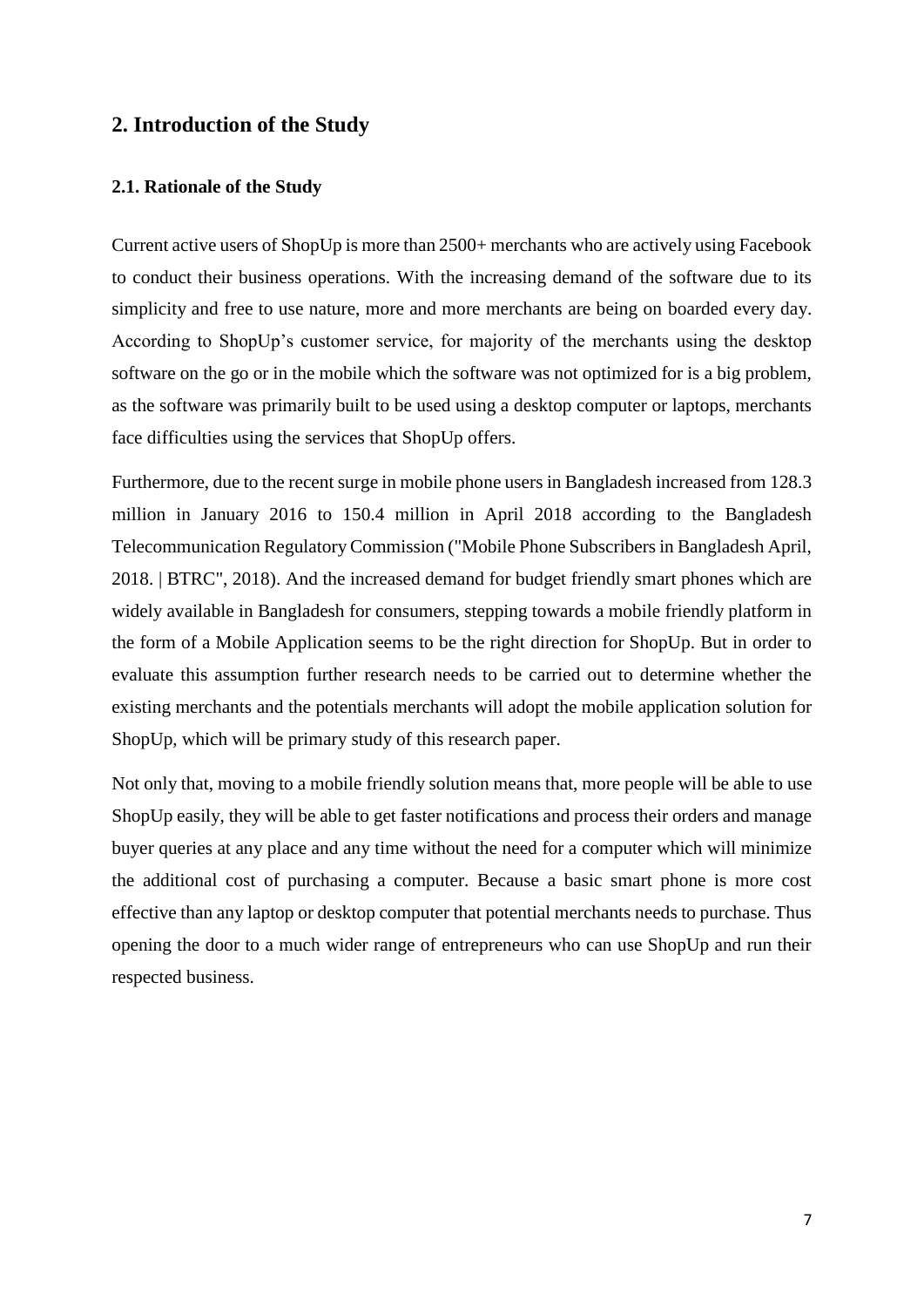#### <span id="page-15-0"></span>**2.2. Problem Statement**

Considering such issues mentioned in section "2.1. Rationale of the Study", ShopUp has a plan to address these by optimizing the product to a mobile friendly platform though which the seller can take advantage of the entire ShopUp product to perform their daily operations starting from managing and processing orders from the buyers anytime in any location, including using Facebook boosting to promote the product they sell, deliver the product to the buyers and take loans to expand their business ("ShopUp - One stop solution for Facebook Shops.", 2018). But just optimizing the platform to a mobile application does not solve the problem entirely, considering the increased number of smart phones users in the country ShopUp want to encourage the users to shift from desktop to mobile for all their activities, in order to do so they want to add more features which are essentials for running a business on a day to day basis and refine the primary features that exist in the platform now ("Market Insight: The Smartphone Industry in Bangladesh - LightCastle Partners", 2018).

In conclusion, this research paper will be a study on "ShopUp's viability on moving from a desktop platform to a mobile platform through product optimization and extension".

More specifically the research will answer the following questions that need to be addressed:

- 1. Should ShopUp move from a desktop application to a mobile application?
- 2. What are the current satisfaction rate and challenges the user faces in the existing application? Which are:
	- I. Store management feature
	- II. Delivery support
	- III. Facebook boosting for promotion of their products
- 3. What are the features that seller requires to operate their business on a daily basis? The features are,
	- I. Business analytics, where the user can see their growth, number sales (increasing or declining), number of customers (increasing or declining), most sold products, top customers which will be represented in graphs and charts.
	- II. Accounting feature where the user can calculate their profit and loss.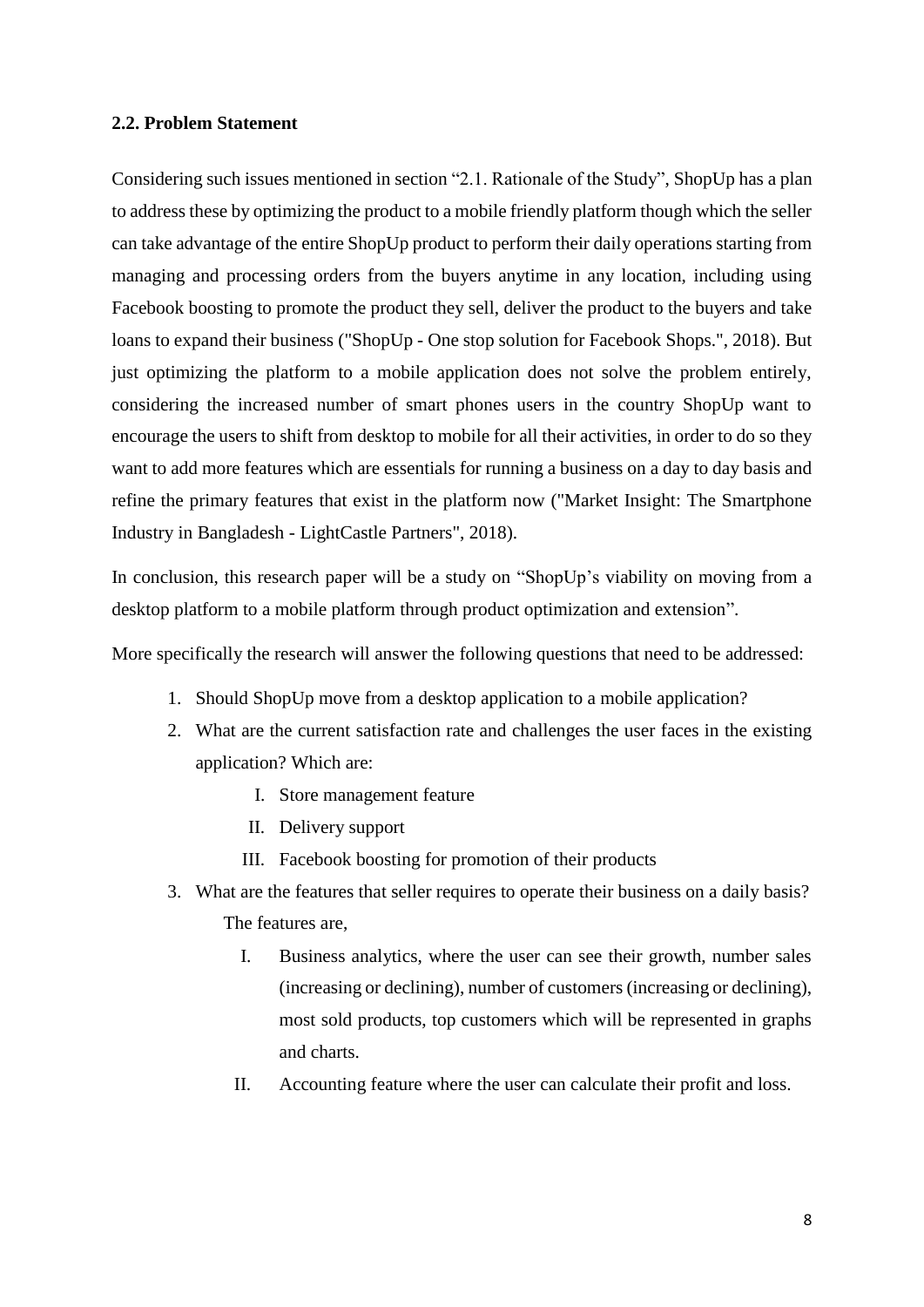#### <span id="page-16-0"></span>**2.3. Scope of the Study**

This research will be based on primary research data through surveys and a combination of structured and unstructured interview. Survey will be done with existing ShopUp users who has small to large online stores based on the number of sales per month.

There is no particular gender or age group defined for the eligibility in the survey, in simple entrepreneurs who are currently using ShopUp and has an active online store and preferably uses all the ShopUp services.

The surveys will be conducted inside ShopUp office because, ShopUp has various training sessions and meetups for different segment of ShopUp users who live inside and outside Dhaka, merchants who has high sales per week, merchants with lower sales, merchants who would want to apply for loans, and new merchants who just started using ShopUp. There are about 1 to 2 sessions per week and each session has more than 20 participates, therefore this serves as the perfect opportunity to conduct the survey and talk to the merchants for opinions and feedbacks.

#### <span id="page-16-1"></span>**2.4. Objectives of the Study**

The goal of this research is to,

- I. Develop a more optimized version of the product in the mobile platform for new and existing entrepreneurs to run their business operations easily at their convenient time and location
- II. Built an application where users can keep track of all their business activities and view products and buyer analytics to assist in decision making.
- III. Improve the current platform based on customer's requirement and necessity.
- IV. Acquire new users, as this will not require the use of a desktop or laptop computers, so anyone with a smartphone can use it.
- V. And finally, increase the number of loans given by ShopUp.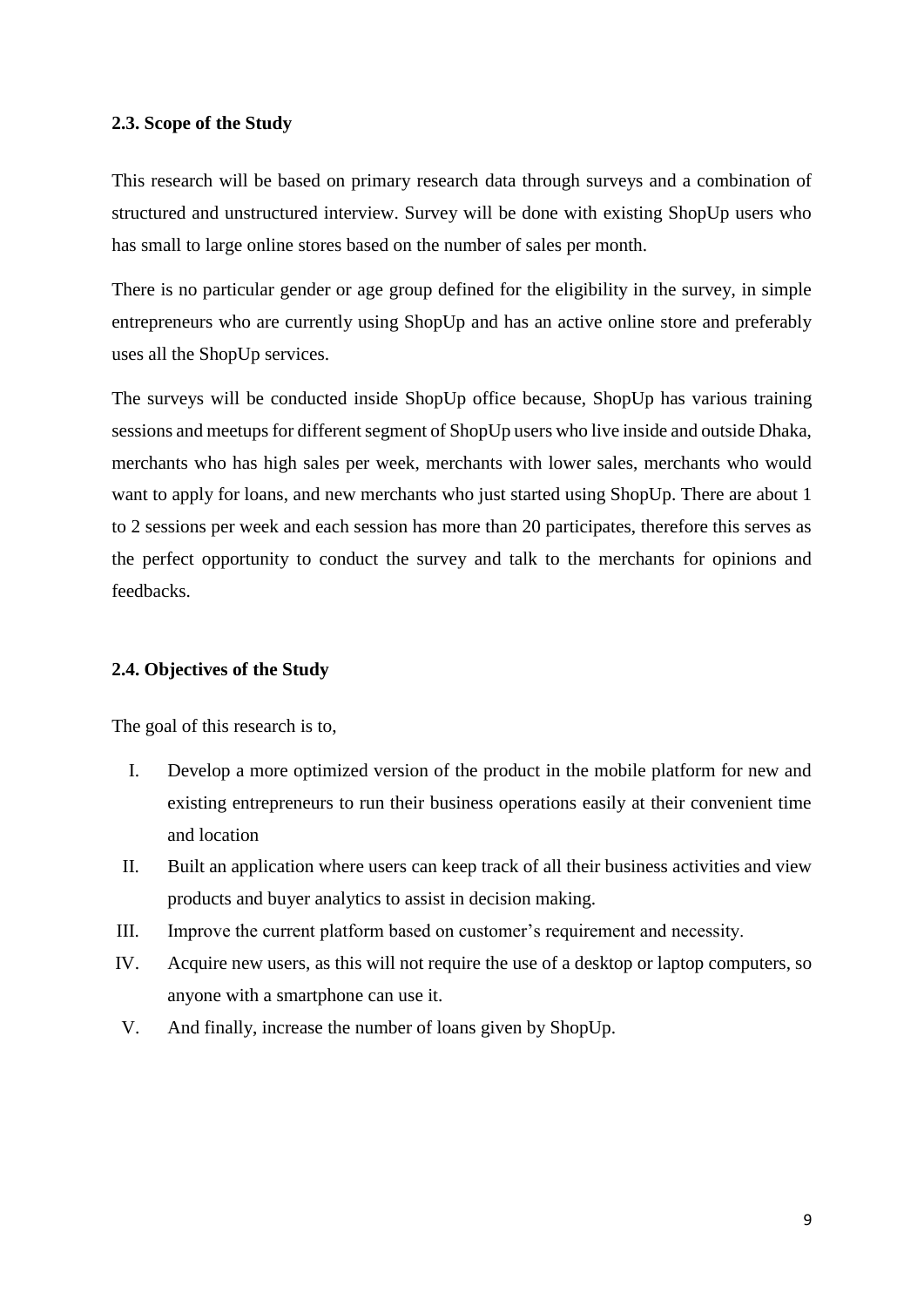#### <span id="page-17-0"></span>**2.5. Limitations of the Study**

The limitations for this research are as follows,

- I. Time and budget constraints are a big factor contributing to this research, because there are many merchants who live outside Dhaka but in different locations of the country which will take longer time and expensive to travel from one place to another.
- II. Most of the merchants do not have a licensed business, only the ones who have high number of sales i.e. the large stores have a legal trade license to do their business, therefore unlicensed merchants are scared to talk and share their views and opinions due to tax related issues. Therefore, less co-operation from merchants.
- III. And finally, most merchants run their business with multiple partners, therefore it is very difficult to get full information on their operations as their tasks are divided among the partners.

## <span id="page-17-1"></span>**3. Literature Review**

The primary literature review for this particular study will be a based one an Indian report, assuming that both India and Bangladesh are neighboring countries and thereby sharing similar characteristics in terms of culture, traits, consumer behavior, education quality, purchase capacity, e-commerce growth and technology adaptation rate, unlike selecting a report based on western consumers where there is a much wider gap.

Based on a report on Indian consumers, which studies the shift to mobile phones from desktop computers for buying and selling of goods and services. According to the report, most of the popular e-commerce market place are moving to a mobile friendly and handheld device solution, because of the convenient, portable and easy to carry nature of the mobile phones (Kumar, Arif & Bashir Malik, 2017).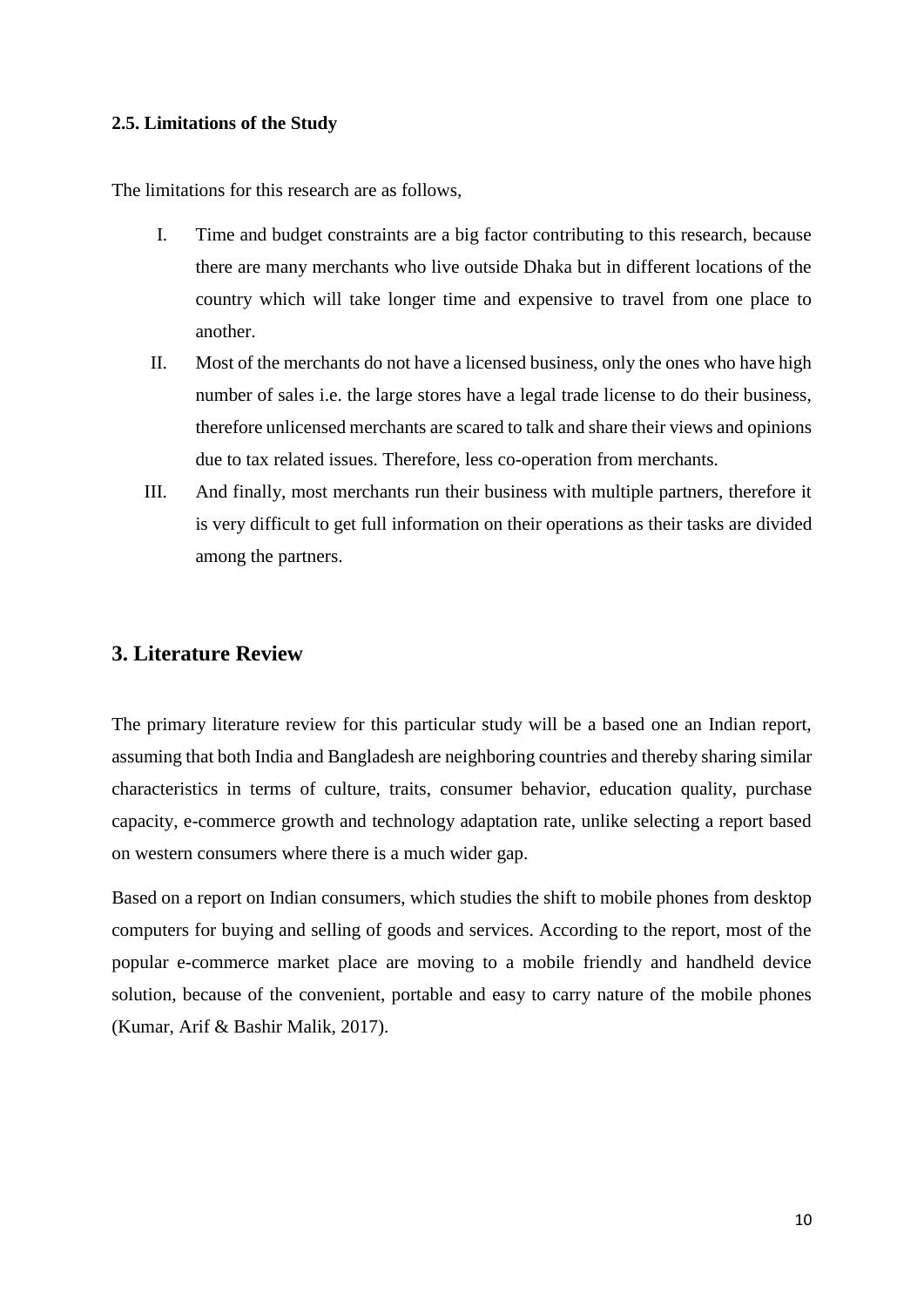The picture below shows the mediums though which users have been accessing the internet. According to the data represented below it can be seen that from 2012 to 2014 the use of mobile phones to access the internet has increased from about 42% to about 75%, this is because the cost of smartphone is significantly decreasing over time (Kumar, Arif & Bashir Malik, 2017).



*Figure 2.1. Percentage of Users by Mode of Using Internet*

<span id="page-18-0"></span>Not only that, for developing countries like India, people are looking for all in one solution that they can use on the go, due to the fast moving life of a working men and women, they usually do not want to spent the time on plugging into the desktop or laptop computer to use the internet (Kumar, Arif & Bashir Malik, 2017). Furthermore, mobile phone brands are competing with one another and offering the best value for money to get the most market share. In a country as big as India with an estimated smart phone subscriber of 530 million, and for most of the ecommerce business using mobile internet is now the normal internet because majority of the internet users now access the internet using their mobile phones ("Asia Internet Usage Stats Facebook and 2018 Population Statistics", 2018).

To complement the report of Indian consumers, another report is used from Digital Clarity Group, Inc. which tells that people are not moving to mobile platform just for convenience but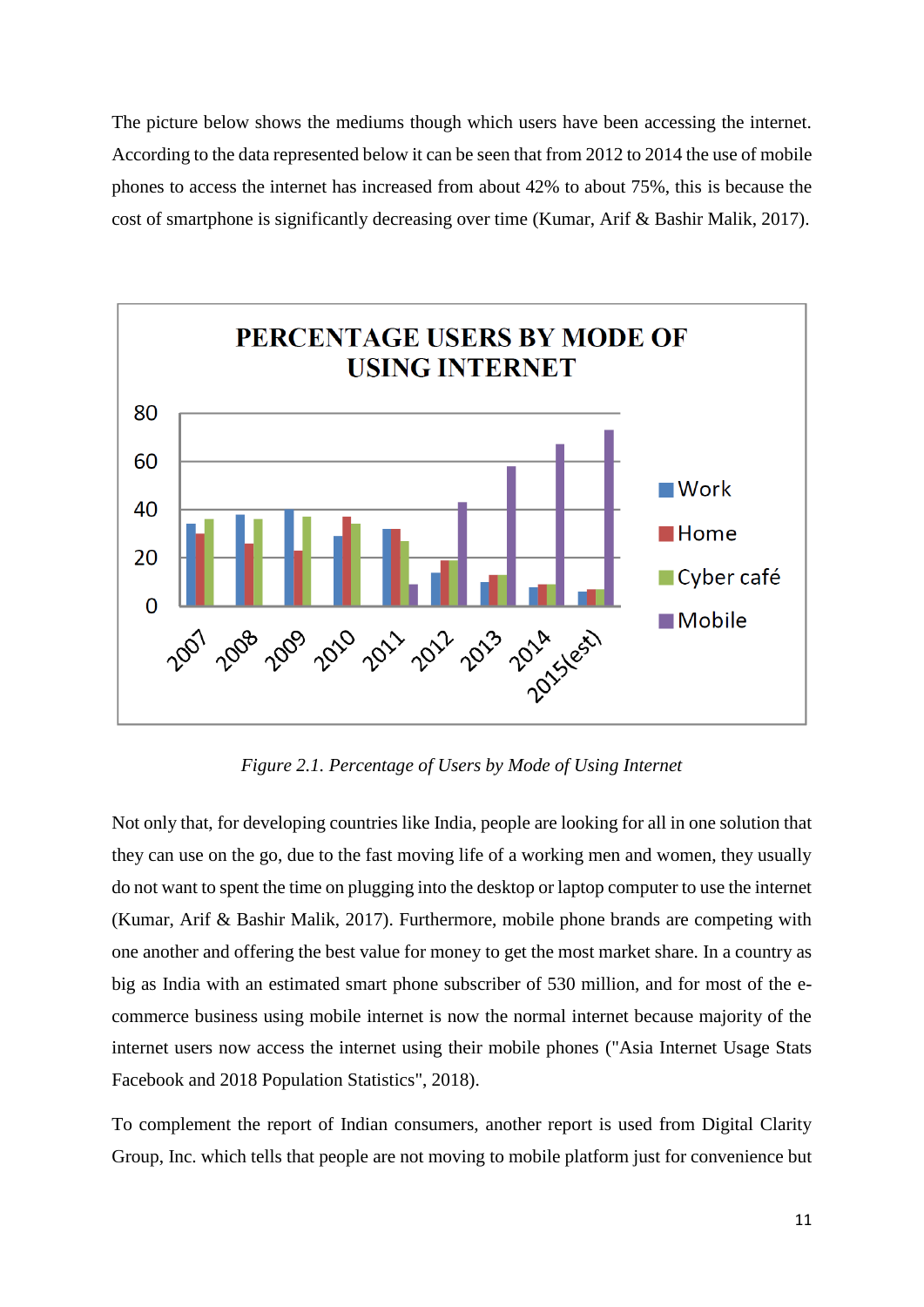also because most of the software used to run a business or day to day operations in traditional computing devices are available in in mobile phones (Walters, 2012). Walter used a phrase *"Mobility initiates ubiquity"* which means as mobile phones are an essential, a common item used by people for day to day activity, a device that people depends on to are everywhere used as a mode of interaction (Walters, 2012). Mobile phones are the solution and an essential factor to accomplish any task easily. All the major smart phone operating systems like Google's Android and Apple's iOS in iPhones have application that covers a wide range of software solution free to use unlike commonly used desktop software like Microsoft Office which currently retails for about 69.99USD per year according to the Microsoft website, which is a big cost to factor in for people in developing countries (Walters, 2012).

In simple, smartphones are widely used and bought not for its convenience and portability but also for its "smart" capabilities, the ability to have built-in GPS to find and track locations, use the internet, media and entertainment consumption, personal and official communication, the use of a camera, various desktop class computing software in the form of mobile application which are easy to use and has less learning curve, and finally the ability to make calls. Hence the reason to shift from a desktop platform to a mobile friendly application solution.

## <span id="page-19-0"></span>**4. Methodology of the Study**

#### <span id="page-19-1"></span>**4.1. Research Methodology and Data Analysis Tools**

The primary research method of this study will be quantitative research method, and the data collection process for this research will be survey questionnaires. The survey form will be made using Google Forms, but each survey will be carried out in person instead of online so that participants are more comfortable and if they require any clarifications it can be done easily. The results of the survey will be tabulated and interpreted using Microsoft Excel though various forms of pie charts and bar graphs.

#### <span id="page-19-2"></span>**4.2. Research Instruments**

The survey will be divided into different sections based on the research questions, the questions will consist of a combination of multiple choice, Likert scale for understanding and quantifying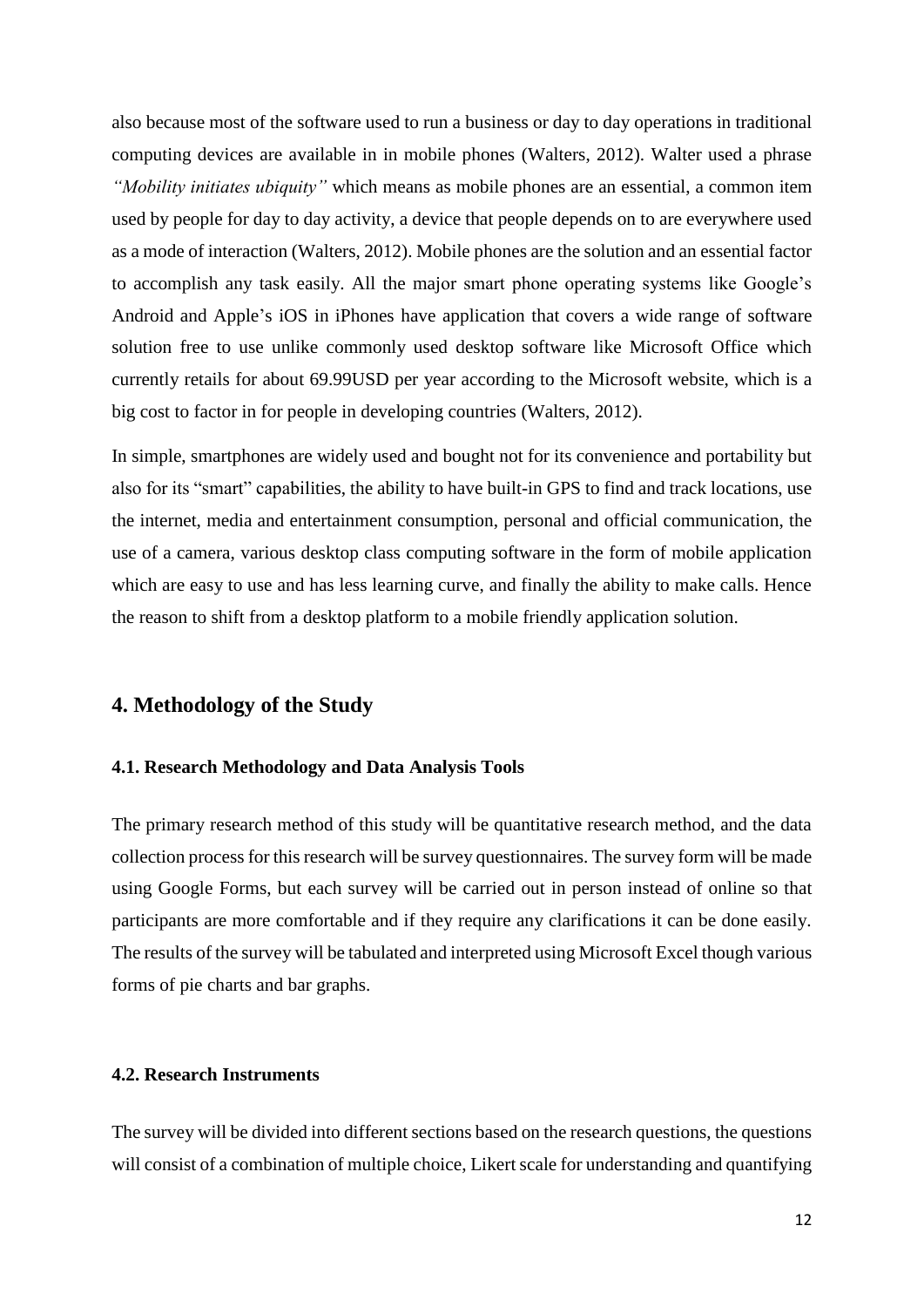the experience and feelings of the merchants. In addition, with one open-ended question for merchants to write down what they want as a new feature in ShopUp that will make their life easy and problem about ShopUp that annoys them the most that needs to be fixed as soon as possible.

#### <span id="page-20-0"></span>**4.3. Sampling**

In this research, the participants will be existing ShopUp users and total participants for this research will be 100, where there will be a mixture of existing and new ShopUp users with small to large online shops.

## <span id="page-20-1"></span>**5. Analysis and Interpretation of the Data**

#### <span id="page-20-2"></span>**5.1. Survey Analysis**

The finals data represented below are of 97 participants who successfully completed the survey, 6 surveys were removed due to unanswered questions and some remained incomplete due to merchants' concerns regarding privacy and misuse of information.

1. What are the ShopUp services you use? (Multiple Choice Question)



*Figure 3.1. ShopUp services mostly used*

<span id="page-20-3"></span>According to the above data, it can be seen that the most popular service used by the merchants are the Boosting service with 83%, followed by Delivery service with 74.5% and the least used service of ShopUp is their Shop Management Tool with 24%.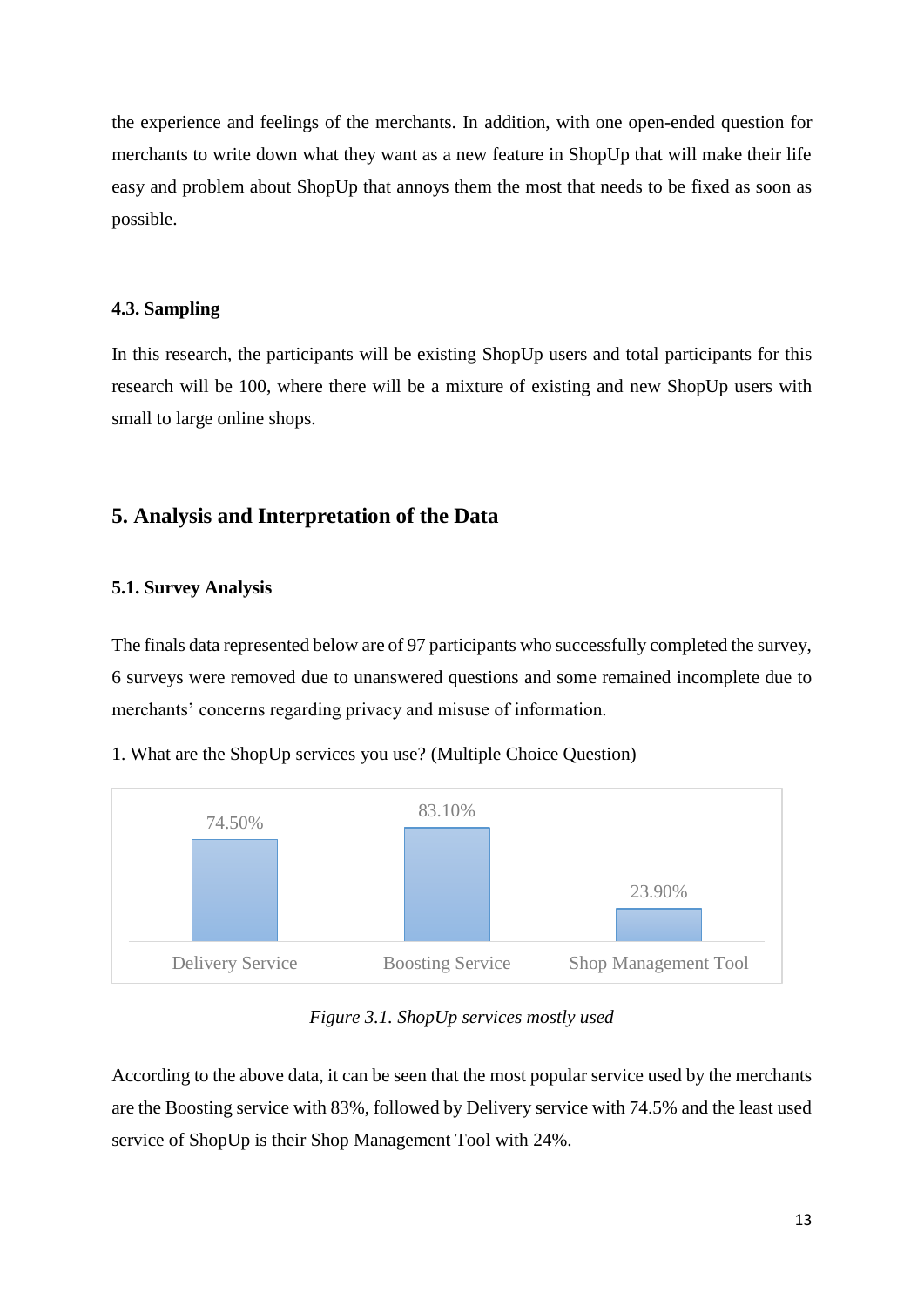#### 2. How long have you been using ShopUp?



*Figure 3.2. Percentage of ShopUp users by duration*

<span id="page-21-0"></span>Considering that ShopUp started promoting their services and offering for the past couple of months, it can be seen that most of the merchants has joined ShopUp at the same time based on the above data where, majority (32%) of the merchants joined ShopUp in the past 2-5 months followed by 29% who joined in the past 1-2 months and 28% joined less than a month ago. And only 11.1% of merchants are with ShopUp for more than 5 months.



#### 3. Do you use a smart phone?

*Figure 3.3. Percentage of smart phone users in ShopUp*

<span id="page-21-1"></span>According to the above data, which indicates that majority of the merchants around 90% uses smartphone and less than 10% do not have access to a smartphone.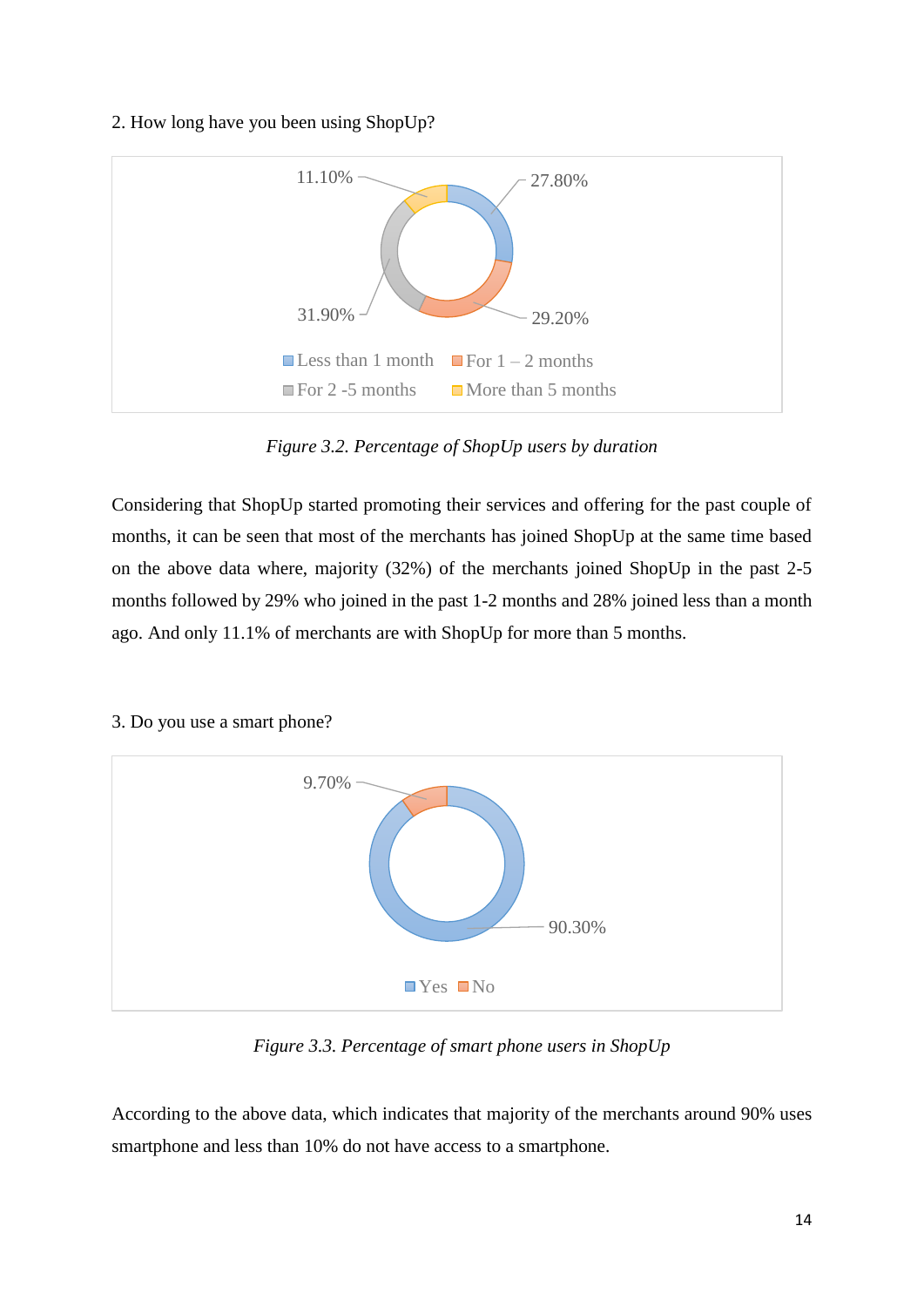

4. Do you have difficulties accessing ShopUp using your mobile phone?

<span id="page-22-0"></span>*Figure 3.4. Percentage of users with difficulty accessing ShopUp using mobile phone*

Similarly, majority of the merchants of about 90% who uses smartphone have trouble accessing the ShopUp software through their mobile phones as the website is not optimized for such devices and the rest of less than 10% who do not use smart phone, uses a computer to access the ShopUp software.



5. Do you want to use ShopUp though a mobile phone application?

<span id="page-22-1"></span>*Figure 3.5. Percentage of users want to use ShopUp though mobile application*

Here, most of the merchants around 85% would want to use ShopUp in the form of a mobile application and the rest 15% are subjected to a maybe answer, where they may or may not use ShopUp application.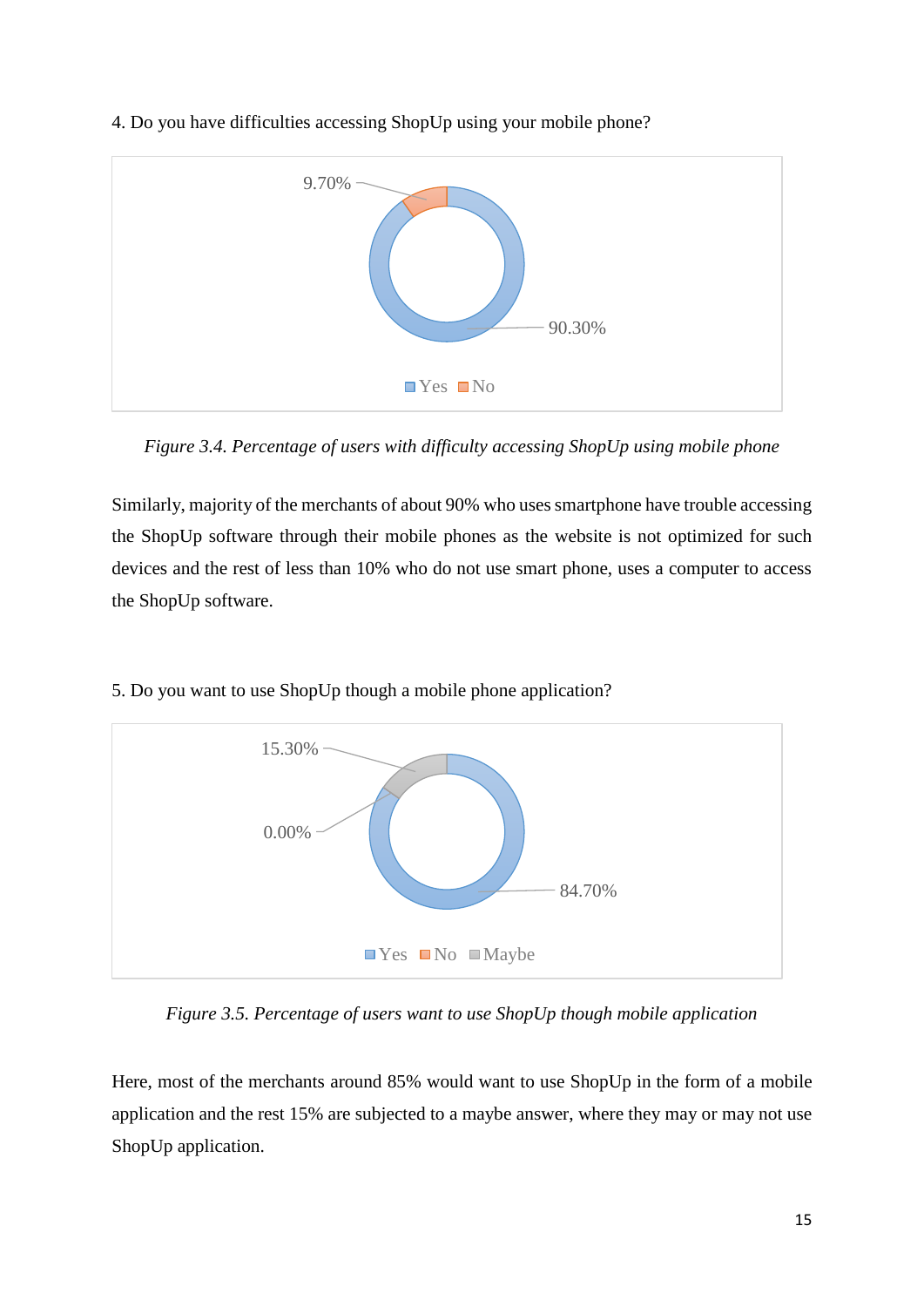6. How helpful it will be for you to use ShopUp though a mobile application to run your business?



*Figure 3.6. Helpfulness level of ShopUp application*

<span id="page-23-0"></span>Based on the data received from the survey, it can be seen above that about 85% of the merchants think that the mobile application will helpful for them in their day to day operations, 12.5% thinks that it will be somewhat helpful and the rest less than 3% merchants thinks that it will not be as helpful as the desktop software.

7. Why it will be helpful to run your business though ShopUp application? (Multiple Choice Question)



*Figure 3.7. Reason to use ShopUp application*

<span id="page-23-1"></span>From the above data it can be seen that more than 90% of the merchant thinks that having he application would be highly convenient and they can get the job done on the go, more than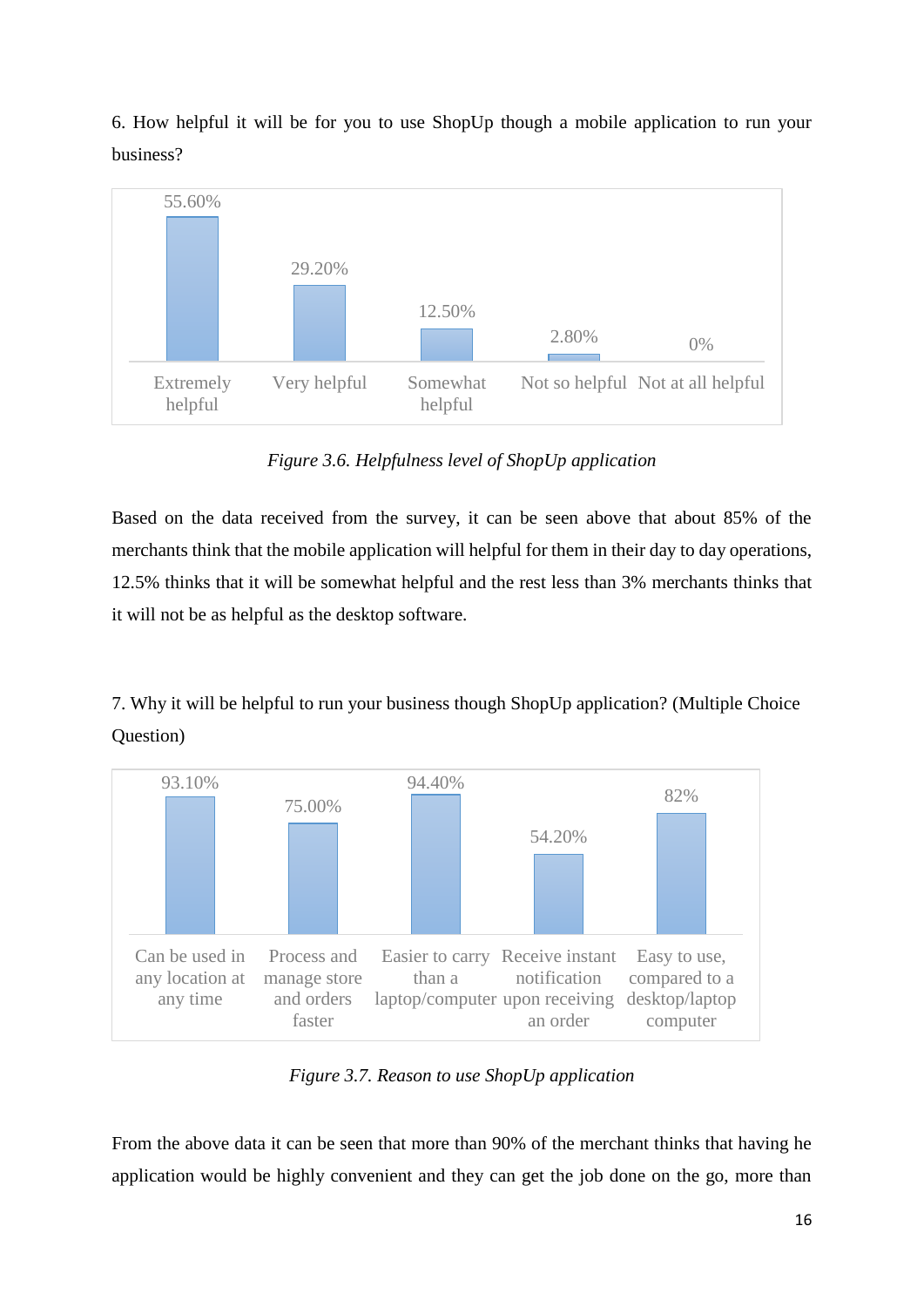80% of the user also think that the app will be much easier to use than the desktop version of the software followed by 75% who think that managing orders would be faster and 54% thinks that receiving instant notification would be helpful.



8. How satisfied or dissatisfied are you with ShopUp's Store Management service?

*Figure 3.8. Satisfaction level of ShopUp store management service*

<span id="page-24-0"></span>Here, around 40% of the user are satisfied with ShopUp's store management service, but a big portion 35% of the merchant are indifferent about this service and the rest 17% are dissatisfied with the service. This is because merchants find this specific feature to be incomplete and lacking more addition feature like adding product variation such as adding a t-shirt of different sizes and different colors, inventory management, proper tagging of the products which includes 'sold out' and 'out of stock' tag for the products they sell.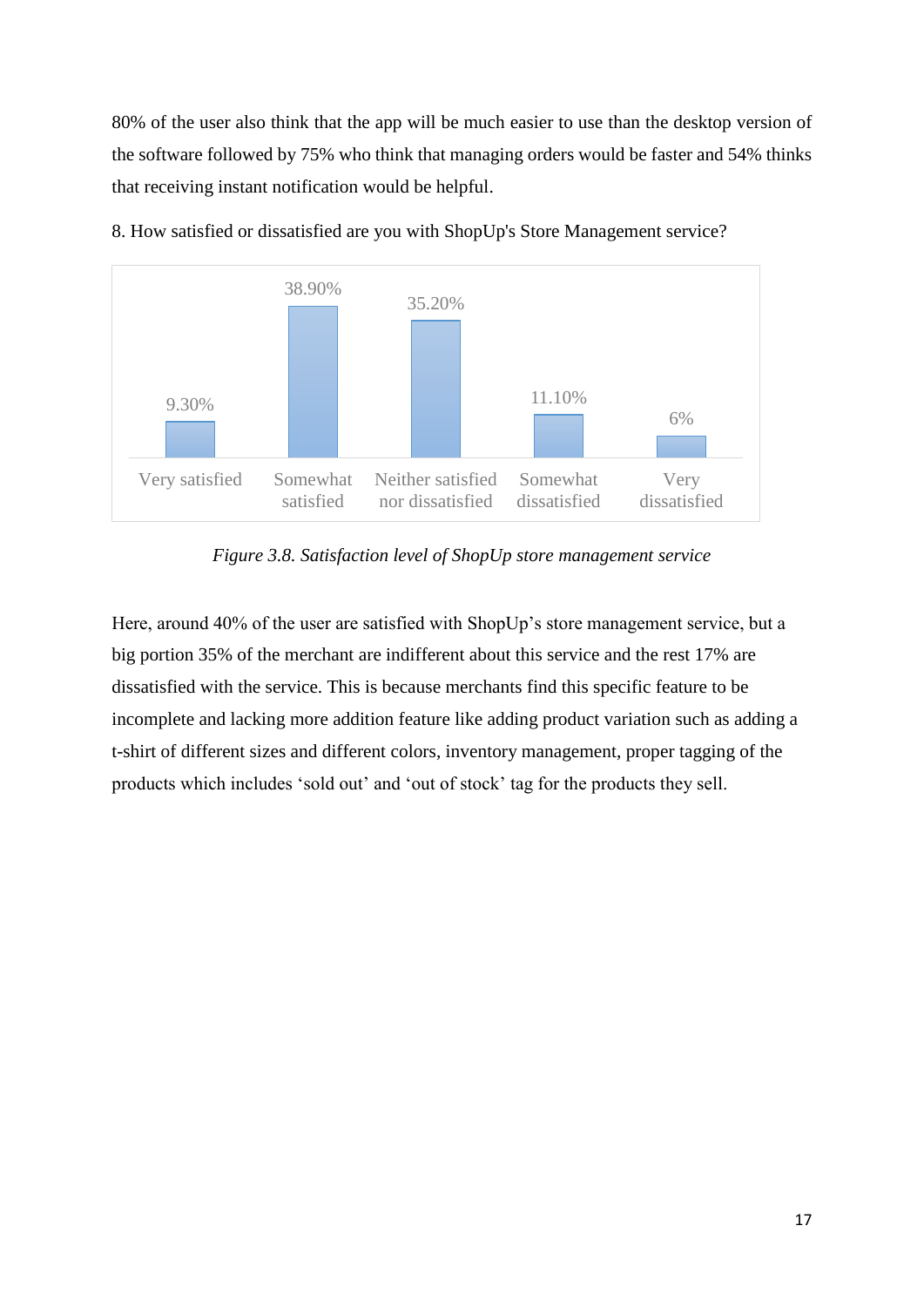

## 9. How satisfied or dissatisfied are you with ShopUp's Delivery service?

*Figure 3.9. Satisfaction level of ShopUp delivery service*

<span id="page-25-0"></span>Less than 85% of the merchants are highly satisfied with ShopUp's delivery service, and about 12% are indifferent because of having an inconsistent experience, and a little over 3% of the merchants are somewhat dissatisfied with the service. Following the data from question number 1, it can be said that Delivery is the second most popular service of ShopUp.





*Figure 3.10. Satisfaction level of ShopUp boosting service*

<span id="page-25-1"></span>About 92% of the merchants are satisfied with ShopUp's Boosting service, and about 6% are indifferent regarding their experience and only less than 2% are dissatisfied with the service. Similarly, following the data from question number 1, it can be said that Boosting is the most popular and most used service of ShopUp.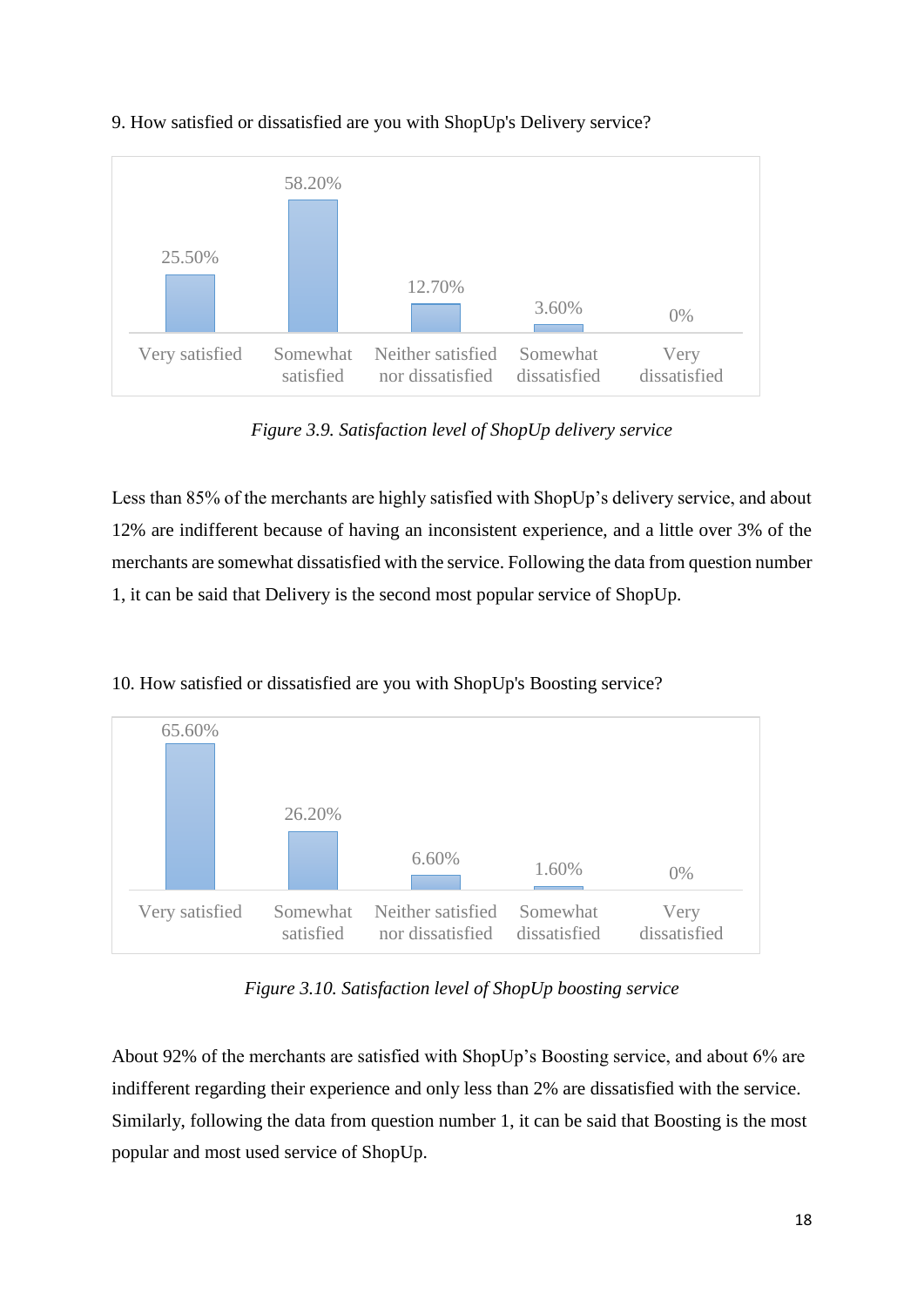#### 11. How many orders you receive per week?



*Figure 3.11. Percentage of orders per week*

<span id="page-26-0"></span>Majority 36% of the merchants receive 15 -20 orders per week, this is mostly from the merchants who is with ShopUp for 2-5. Followed by 28% orders are between 10-15 per week because here most of the orders are from merchants who is with ShopUp for the past 1-2 months, about 14% orders are between 5-10 are from merchants who is with ShopUp for less than a month with a new shop. And finally more than 20 orders are from people who is with ShopUp for more than 5 months, this means this they have an established store to have more frequent orders compared to others.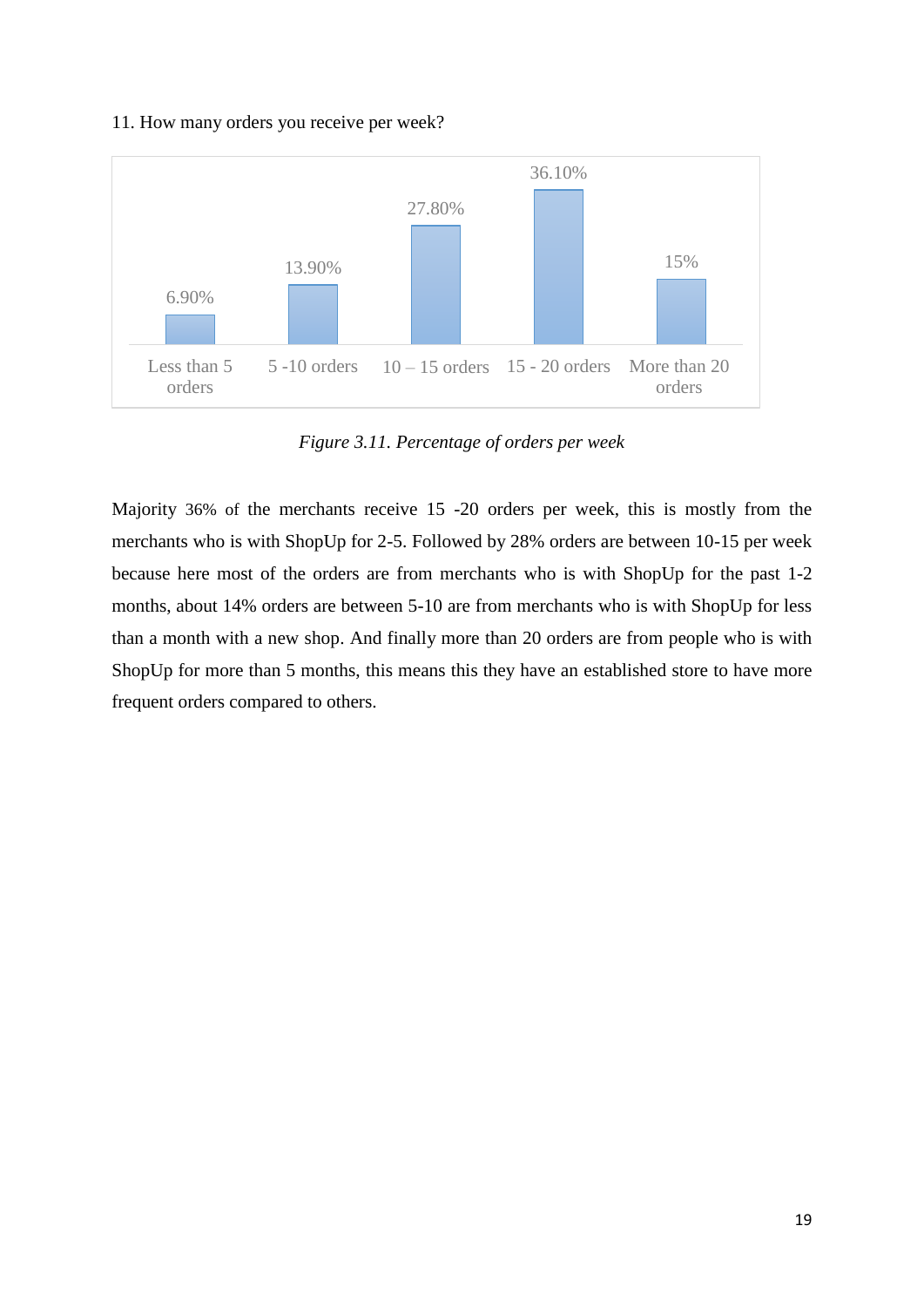



*Figure 3.12. Profit & loss feature acceptance rate*

<span id="page-27-0"></span>Here around, 43% of the merchants would like to have the profit/loss calculation feature in the mobile application. Then, 36% is unsure about this feature and about 21% said they do not want this feature, upon investigating more on this matter though an interview, it was found that, the merchants do not want to share their finances with ShopUp nor they would want ShopUp to keep a record of this, due to privacy concerns and tax concerns.



13. What new features would you like to see the most? (Multiple Choice Question)

*Figure 3.13. New features users want to use*

<span id="page-27-1"></span>Here, based on the above data, such features given above are essential and plays an important role in business decision making. That is form top buyers' merchants can target the buyers who frequently purchases their products, from most product sold they can keep tack on the best performing products and organize their inventory according to the demand. Furthermore, they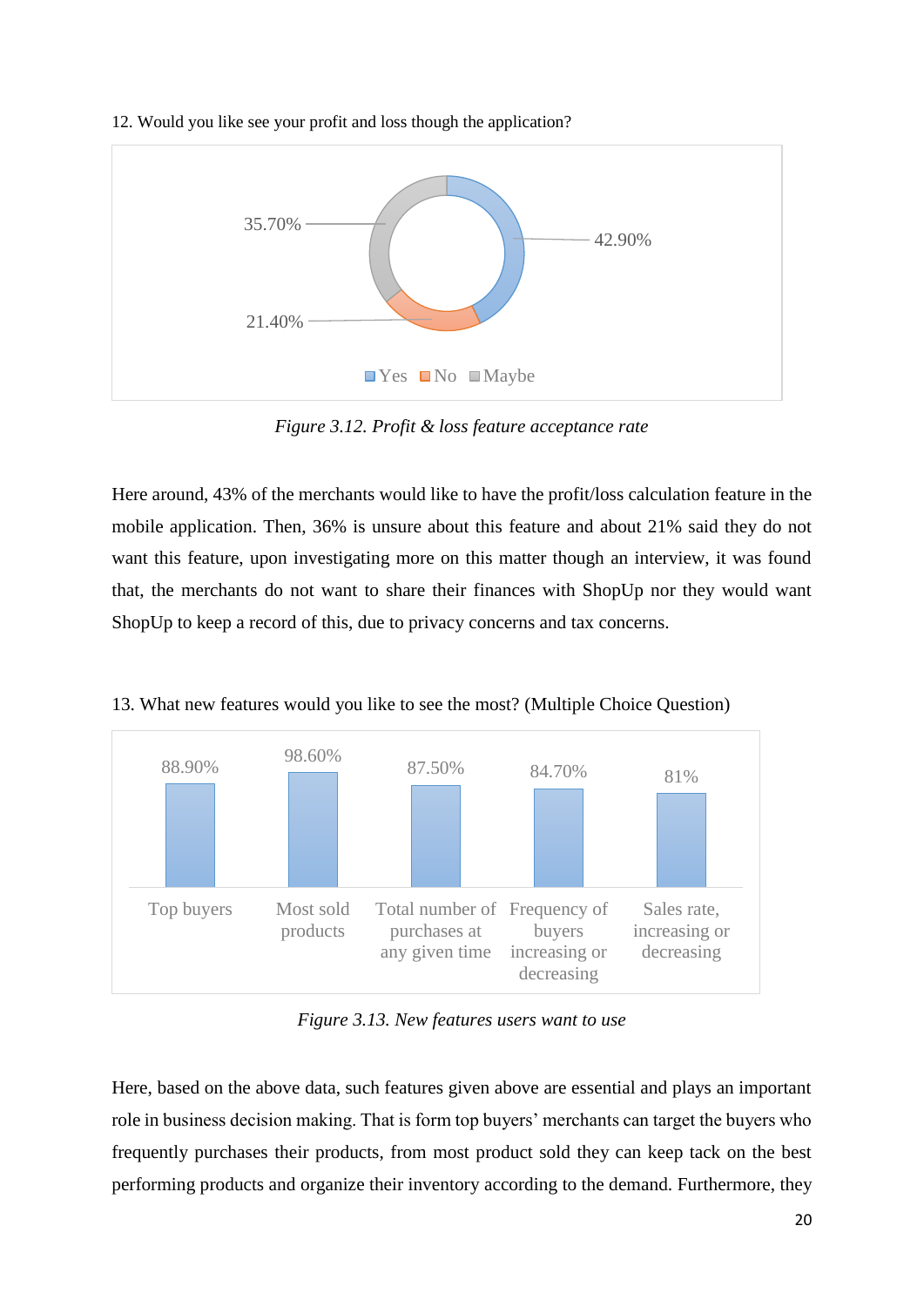can view their sales data at any selected time period, they can also see whether their sales are increasing or decreasing. That is why more than 80% of the merchants selected all the above features.



14. Would you like the option to apply for online loans in the application?

*Figure 3.14. Percentage of apply for online lone through application*

<span id="page-28-0"></span>Based on the goals, ShopUp need one information where people can easily apply for loans but in order to figure out how many merchants actually want this feature to be inside the application was important because feature which remain unused can make the app heavier and less user friendly. Therefore, from the data above it can be seen that about 49% merchants would want the loan feature, around 30% are indifferent on this feature and about 7% said they do not want this feature. And the rest 15% have already taken loans from ShopUp.

15. What are the problem do you face while using ShopUp? Write in your own words.

This was an open ended question, where the merchants were allowed to write and tell other problems problem they are facing, the problems are as follows:

I. Merchants are facing problem with the payment process, that is, when a buyer order a product with the 'Cash on Delivery' process they payment is given to delivery man of ShopUp by the buyer, at the end of the day the delivery man deposits all the payment to ShopUp finances which is later paid to the merchants though bKash, bank transfer or cash. So, the merchants wanted more frequent payment from ShopUp, currently the payment process is twice per week.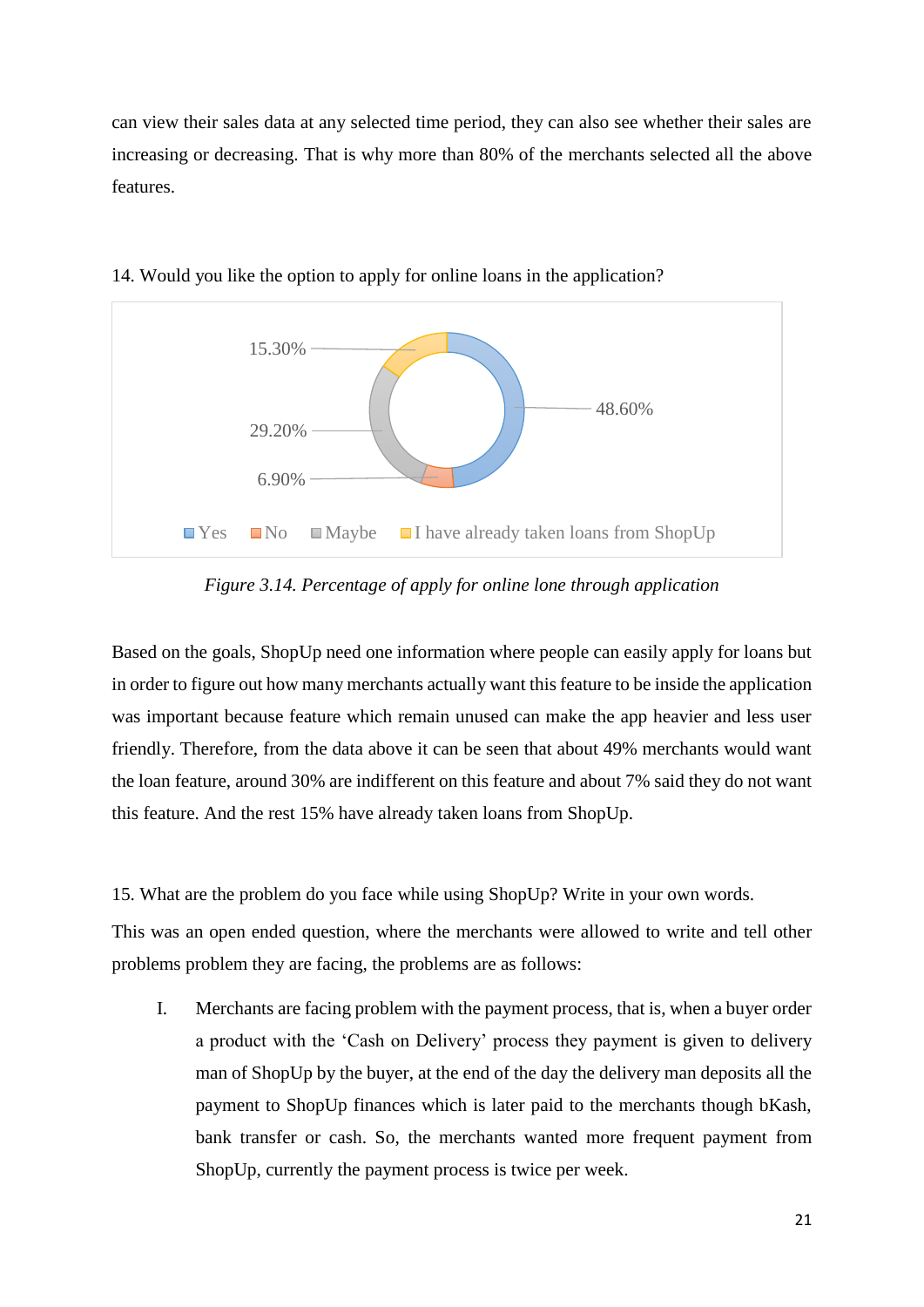- II. During festivals such as Eid or Boishak, merchants faces delivery troubles where the buyers do not get delivery on time or sometimes the parcel gets lost or even misplace to another buyer.
- III. The existing merchant software has some problem such as when the merchants uploads a product for delivery inside the software for pickup, sometimes the information gets lost or the software crashes, this happens in rare occasion but when it does it lowers the productivity of the merchant.
- IV. The store management feature has major issues, which are:
	- a. Unable to add product variations when there are multiple variations of the same product, like a t-shirt of the same design but in different size and color.
	- b. Unable to tag products like sold out and out of stock.
	- c. Would want the option to upload more than 2 pictures for one product, current it is just two picture for one product.
- V. Accessing the web software though mobile is very difficult and hard to use.
- VI. Working from a remote location or on the go and without internet is very difficult, because most of the time merchants needs a laptop or a desktop computer to work with the software properly.

## <span id="page-29-0"></span>**5.2. Interview Analysis**

As most of the merchants sell products like women and men clothes, accessories, jewelry, craft products, gift boxes without any trade license, therefore the merchants were a bit uncomfortable and resistant to share information, therefore instead of being too intrusive on their business matter the following question was asked and the findings are as follows:

1. What features do you think you need to run your business through the ShopUp mobile application?

I. Delivery tracking and delivery status, where merchants can see the progress of their parcels such as if the parcel is on the way to the buyer then it should indicate that that parcel is "in progress", if the parcel is delivered then the status should be "delivered", if the parcel gets lost or damaged then the status should say "damaged" or "lost".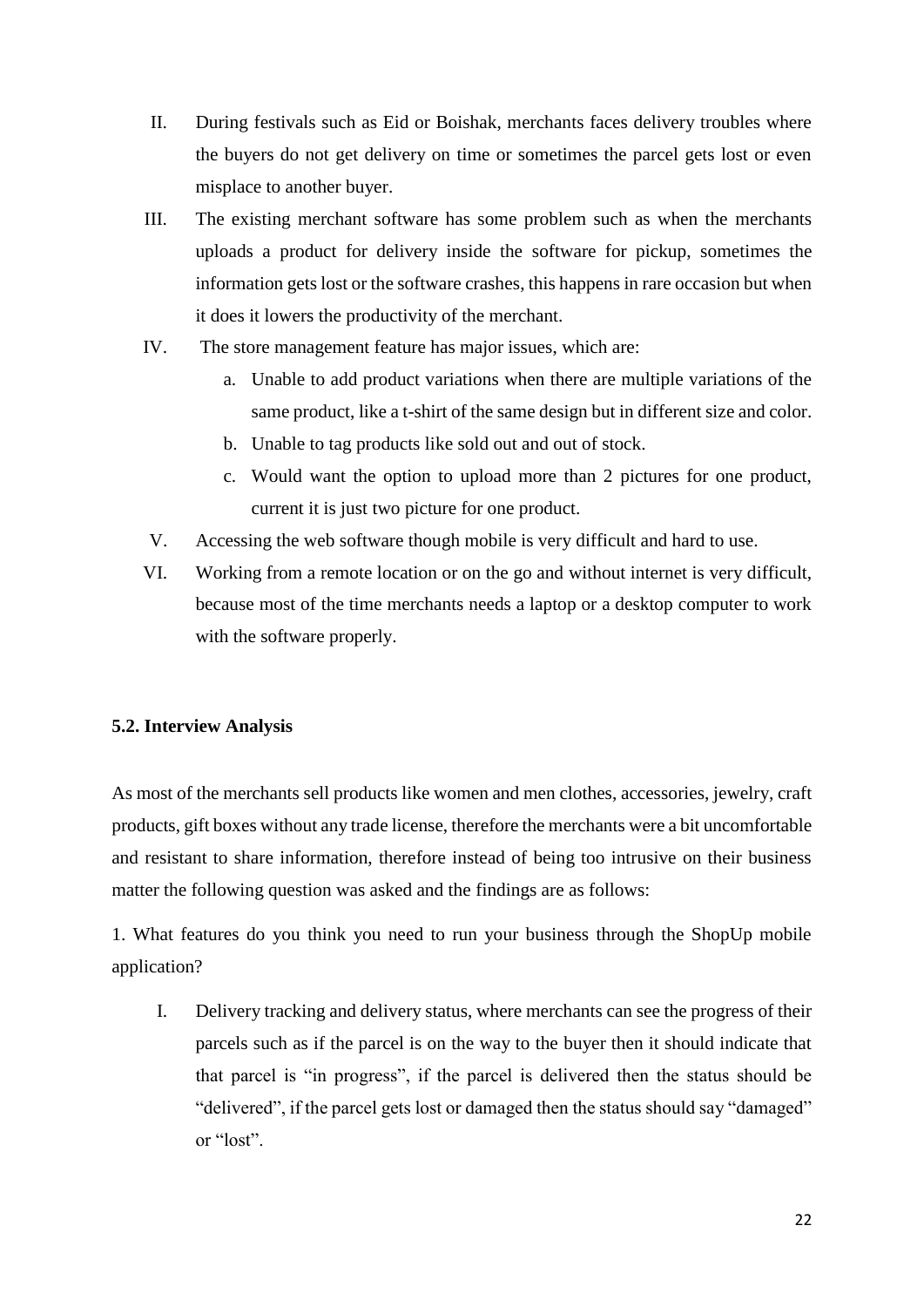- II. Ability to see who are the top buyers, top selling products, total number of sales in a day/week/month or selected time period.
- III. A simple process managing inventory, where they merchants can specify the amount of products they have in stock and automatically changes to "out of stock" when the product is all sold out.
- IV. Merchants would want to receive notification as well as text message in the mobile phone when they receive an order. Just like any other notification such as when someone send you a friend request on Facebook you get a small sound and a message which says "you have a new friend request", just like that the merchants want the same thing for order that "you have received a new order".

## <span id="page-30-0"></span>**6. Findings of the Study**

The following are the findings based on the analysis from the survey and interview:

- I. Most of the merchants uses smart phone, therefore and based on the analysis majority of the them would like to use the ShopUp mobile application.
- II. Merchants would like the option to have more frequent payment for the money deposited to ShopUp finance though Cash on Delivery process.
- III. Boosting and Delivery service are the most used and popular services of ShopUp by the merchants.
- IV. The longer period merchants take advantage of the ShopUp software, their number of sales increase over time.
- V. Majority of the merchants have trouble using the ShopUp desktop software through mobile phones, therefore having a mobile friendly software will help then greatly and merchants are willing to use it.
- VI. Merchants think that having the application will help them to work in any location at any time, processing order and managing store will be faster, it will be easier to carry than a laptop/computer, receive instant notification upon receiving an order will be very helpful and it will be easy to use, compared to a desktop/laptop computer with a lower learning curve.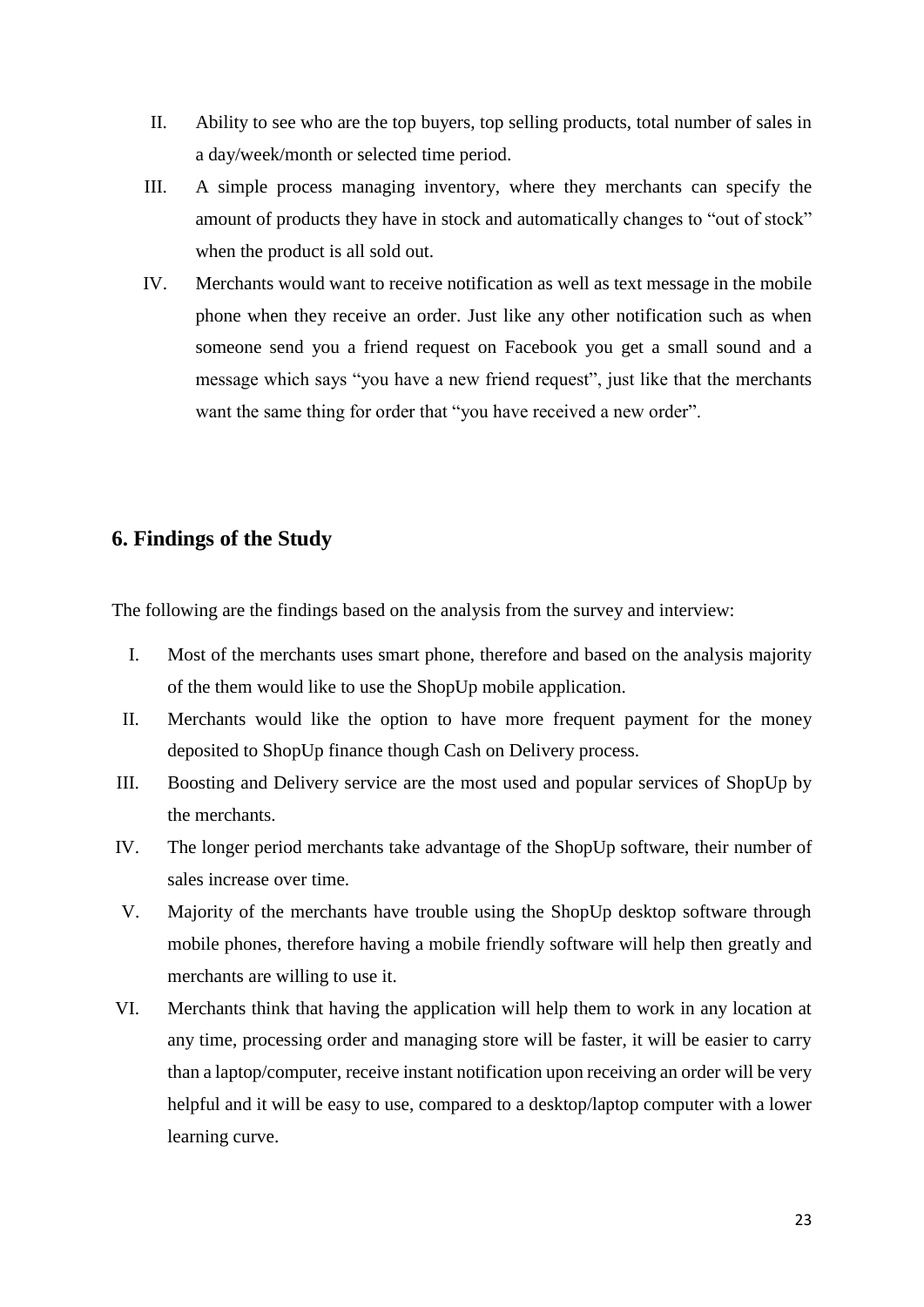- VII. Majority of the users are unable to use the store management feature due to its limitations such as not enough usable feature, unable to upload product variations, unable to make and count inventory, unable to tag products.
- VIII. Merchants are highly satisfied with the shop delivery service other than the occasion problems such as receive proper status of parcels such as delivered, in progress or damaged or lost.
	- IX. Merchants are delight with the Boosting service of ShopUp and as no complain regarding this service.
	- X. Majority of the merchants would like to see their profit and loss data, but a significant amount is also indifferent about this idea and a little portion do now want this feature because they do not want ShopUp or other to know about their sales as well as tax concerns due to running the business without trade license.
	- XI. Information such as top buyers, most sold products, total number of purchases at any given time, frequency of buyers increasing or decreasing and increasing or decreasing sales rate will help them to take better business decisions.
- XII. And finally, majority of the users would like to apply for loan though the application, but some are indifferent and a small portion have already taken loans.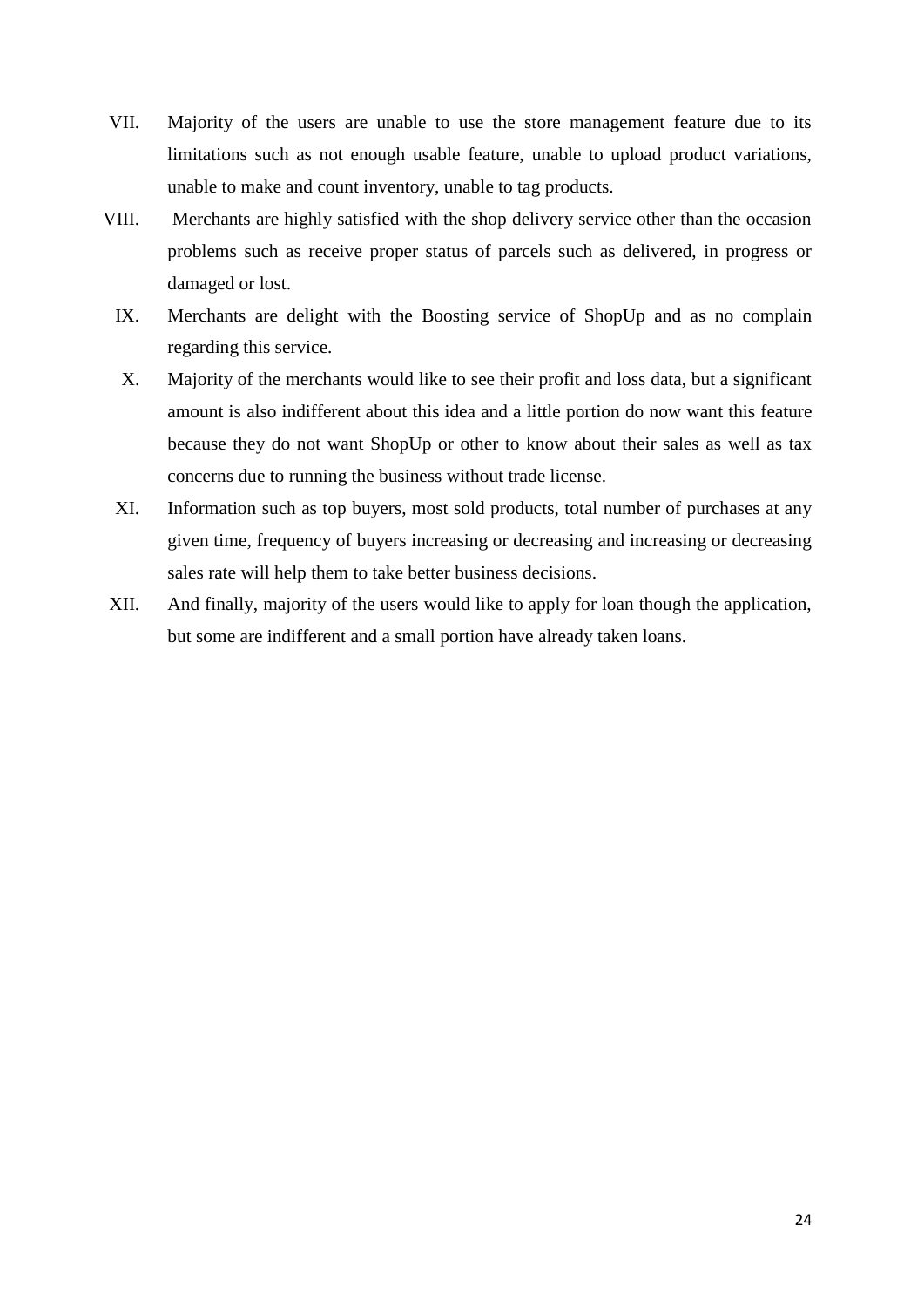## <span id="page-32-0"></span>**7. Recommendations**

The recommendations based on the finding are as follows:

- I. Based on the analysis, it can be seen that majority of the users are having trouble using the existing desktop software though through mobile phones, in addition to that most of the users are using smart phone and would like to use a mobile application for its convenience, added new features, ease of use and accessibility. Therefore, ShopUp can easily move to a mobile platform in addition with their existing desktop software to retain new merchants who does not have access to a desktop or laptop computer and make the life of the existing customers easier to run their business.
- II. ShopUp need to have a more frequent payment system for merchants who sells though cash on delivery, so that the merchants get their money as soon as they make a sell.
- III. ShopUp should add the following feature which will aid the merchants to take better business decision, the features are as follows:
	- a. Top buyers
	- b. Most sold products
	- c. Total number of purchases at any given time
	- d. Frequency of buyers increasing or decreasing
	- e. Sales rate, increasing or decreasing
- IV. ShopUp should include notifications and status updates for orders and delivery directly to the merchants for better transparency on delivery status.
- V. Considering that majority of the merchants are not pleased with the store management feature, ShopUp should work on making the feature more appropriate based on the merchant's requirement.
- VI. ShopUp also should add feature for users to view their profit and loss statistics, but make it an optional feature where the user can choose to not use it if they do not want to.
- VII. Also in order to increase the number of loans given by ShopUp, they should add the feature to apply for loan inside the application because most of the merchants would want to have this option based on the analysis.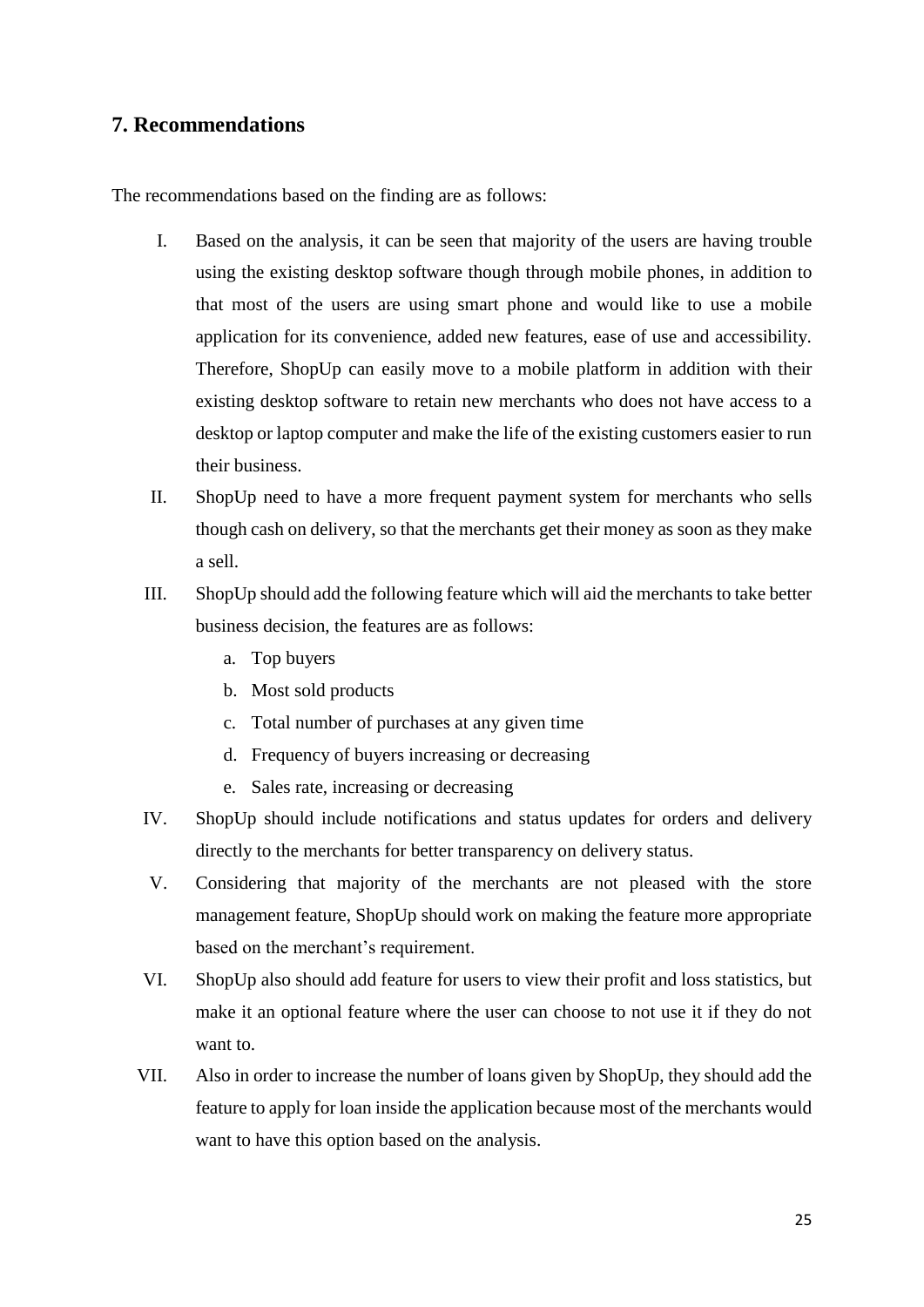## <span id="page-33-0"></span>**8. Conclusion**

In this report, I was able to find weather it justifies for ShopUp to move to a mobile friendly solution from their current desktop platform or make adjustments and modification on their current desktop platform. Based on the research it can be suggested that ShopUp should move to a mobile friendly platform from their desktop software for their new and existing merchants for a better and more user friendly experience. Not only that, in order to make the merchant's business experience easier and aiding for a better business decision making, new feature such as business analytics like frequency of sales, top buyers, high and low performing products with profit and loss calculations will be a great addition for the merchants based on the analysis. Furthermore, most of the services or features offered by ShopUp are working quite well, unlike their store management feature which needs to be re-evaluated to make it better and more useful for the merchants to take proper advantage or use the feature.

In conclusion, based on the study in this paper, ShopUp and Bangladesh is heading towards a big technological shift, from conventional form of computers to smart phones. With the passing days, smartphone is getting more affordable and accessible for people to purchase and use, thus minimizing the need for a desktop/laptop computer, not only that such devices allows for portability and convenience but also having the technology of using desktop class software in them. Therefore, in the coming years we will see a big change in companies who are mostly desktop computer based are redefining and optimizing their products and services more suited towards a mobile platform.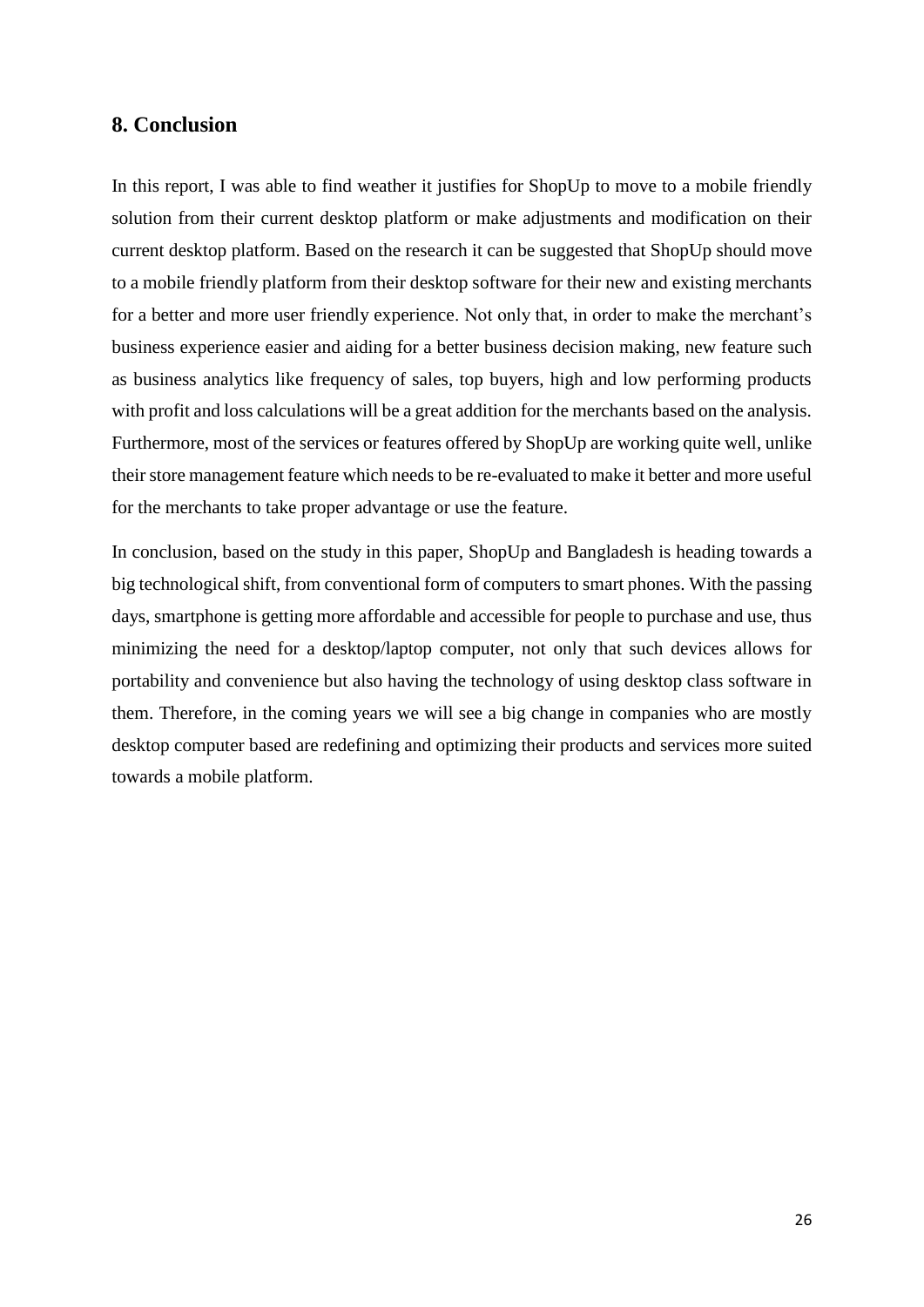# <span id="page-34-0"></span>**9. Reference**

Asia Internet Usage Stats Facebook and 2018 Population Statistics. (2018). Retrieved from <https://www.internetworldstats.com/stats3.htm>

Buy Office for PC and Mac - Office 365 and Office 2016 for Home, Personal, Business, Students and Teachers or Renew Subscription. (2018). Retrieved from [https://www.microsoft.com/en](https://www.microsoft.com/en-us/store/b/office?OCID=AID718530_SEM_1Ks9o86b&activetab=tab:homeorpersonal)[us/store/b/office?OCID=AID718530\\_SEM\\_1Ks9o86b&activetab=tab:homeorpersonal](https://www.microsoft.com/en-us/store/b/office?OCID=AID718530_SEM_1Ks9o86b&activetab=tab:homeorpersonal)

Gilchrist, K. (2018). Facebook and 3 millennials are changing the start-up scene in Bangladesh. Retrieved from [https://www.cnbc.com/2018/07/17/shopup-bangladesh-start-up](https://www.cnbc.com/2018/07/17/shopup-bangladesh-start-up-uses-facebook-to-help-micro-entrepreneurs.html)[uses-facebook-to-help-micro-entrepreneurs.html](https://www.cnbc.com/2018/07/17/shopup-bangladesh-start-up-uses-facebook-to-help-micro-entrepreneurs.html)

India to have 530mn smartphone users in 2018: Study - ET Telecom. (2018). Retrieved from [https://telecom.economictimes.indiatimes.com/news/india-to-have-530mn-smartphone-users](https://telecom.economictimes.indiatimes.com/news/india-to-have-530mn-smartphone-users-in-2018-study/61097817)[in-2018-study/61097817](https://telecom.economictimes.indiatimes.com/news/india-to-have-530mn-smartphone-users-in-2018-study/61097817)

Kumar, V., Arif, T., & Bashir Malik, M. (2017). Role of ICT in driving e-commerce business in developing countries (pp. 2 -7). Rajour (J&K): National Conference on Recent Innovations & Advancements in Information Technology. Retrieved from [https://www.researchgate.net/publication/287508707\\_Role\\_of\\_ICT\\_in\\_driving\\_e](https://www.researchgate.net/publication/287508707_Role_of_ICT_in_driving_e-commerce_business_in_developing_countries?enrichId=rgreq-fe9f859fdd16e744819ffe8502341557-XXX&enrichSource=Y292ZXJQYWdlOzI4NzUwODcwNztBUzozMDg5MjY5Njc0MTg4ODBAMTQ1MDY2NTMzNjYxMw%3D%3D&el=1_x_2&_esc=publicationCoverPdf)commerce business in developing countries?enrichId=rgreq[fe9f859fdd16e744819ffe8502341557-](https://www.researchgate.net/publication/287508707_Role_of_ICT_in_driving_e-commerce_business_in_developing_countries?enrichId=rgreq-fe9f859fdd16e744819ffe8502341557-XXX&enrichSource=Y292ZXJQYWdlOzI4NzUwODcwNztBUzozMDg5MjY5Njc0MTg4ODBAMTQ1MDY2NTMzNjYxMw%3D%3D&el=1_x_2&_esc=publicationCoverPdf) [XXX&enrichSource=Y292ZXJQYWdlOzI4NzUwODcwNztBUzozMDg5MjY5Njc0MTg4O](https://www.researchgate.net/publication/287508707_Role_of_ICT_in_driving_e-commerce_business_in_developing_countries?enrichId=rgreq-fe9f859fdd16e744819ffe8502341557-XXX&enrichSource=Y292ZXJQYWdlOzI4NzUwODcwNztBUzozMDg5MjY5Njc0MTg4ODBAMTQ1MDY2NTMzNjYxMw%3D%3D&el=1_x_2&_esc=publicationCoverPdf) [DBAMTQ1MDY2NTMzNjYxMw%3D%3D&el=1\\_x\\_2&\\_esc=publicationCoverPdf](https://www.researchgate.net/publication/287508707_Role_of_ICT_in_driving_e-commerce_business_in_developing_countries?enrichId=rgreq-fe9f859fdd16e744819ffe8502341557-XXX&enrichSource=Y292ZXJQYWdlOzI4NzUwODcwNztBUzozMDg5MjY5Njc0MTg4ODBAMTQ1MDY2NTMzNjYxMw%3D%3D&el=1_x_2&_esc=publicationCoverPdf)

Market Insight: The Smartphone Industry in Bangladesh - LightCastle Partners. (2018). Retrieved from [http://www.lightcastlebd.com/insights/2015/01/07/market-insight-market](http://www.lightcastlebd.com/insights/2015/01/07/market-insight-market-smartphones-bangladesh)[smartphones-bangladesh](http://www.lightcastlebd.com/insights/2015/01/07/market-insight-market-smartphones-bangladesh)

Mobile Phone Subscribers in Bangladesh April, 2018. | BTRC. (2018). Retrieved from <http://www.btrc.gov.bd/content/mobile-phone-subscribers-bangladesh-april-2018>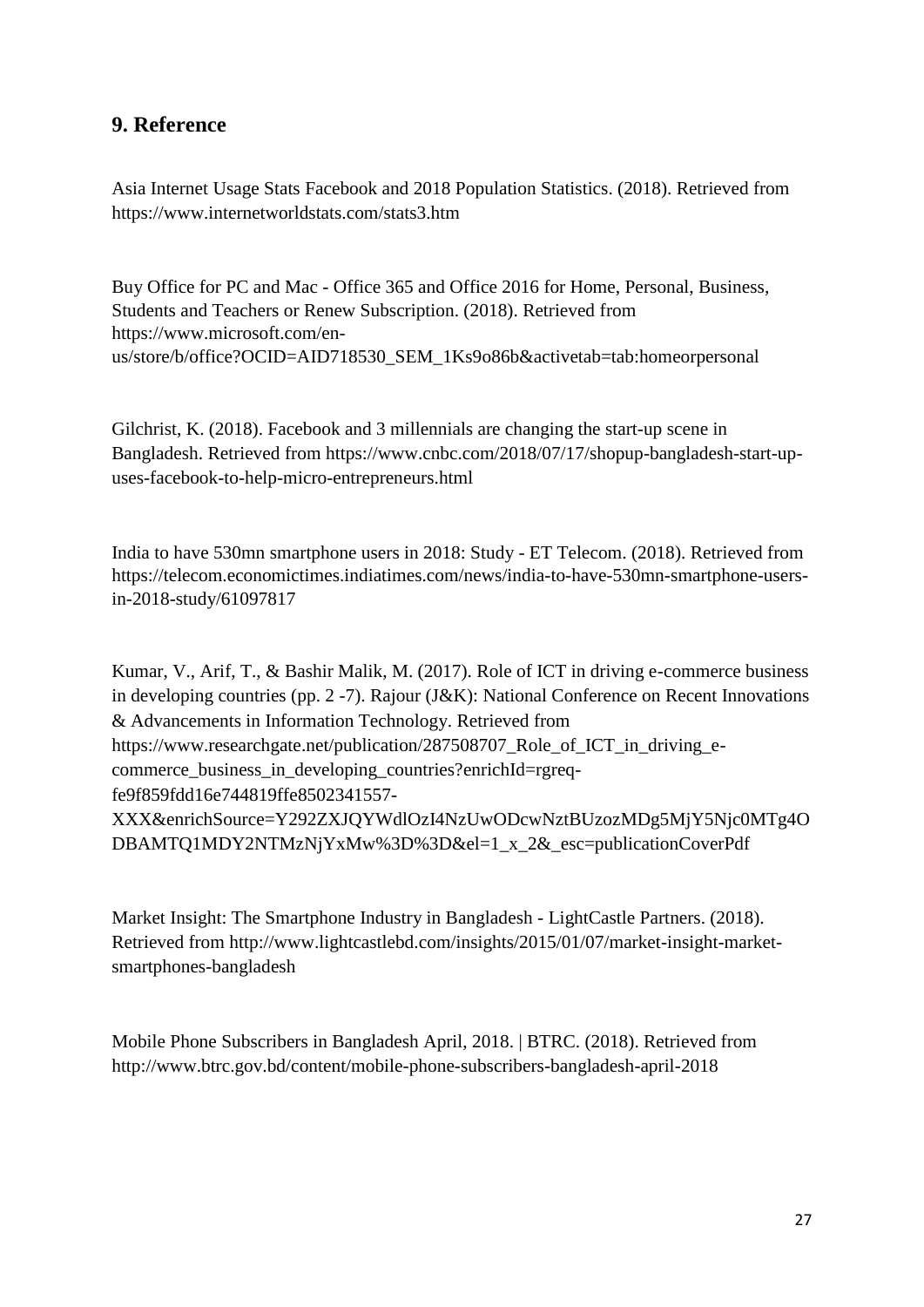ShopUp - One stop solution for Facebook Shops. (2018). Retrieved from <https://shopup.com.bd/faq>

Walters, T. (2012). Understanding the "Mobile Shift": Obsession with the Mobile Channel Obscures the Shift to Ubiquitous Computing (pp. 2 - 10). Digital Clarity Group, Inc. Retrieved from [http://digitalclaritygroup.com/wordpress/wp-content/uploads/2012/12/DCG-](http://digitalclaritygroup.com/wordpress/wp-content/uploads/2012/12/DCG-Insight-Understanding-the-Mobile-Shift-Nov-2012.pdf)[Insight-Understanding-the-Mobile-Shift-Nov-2012.pdf](http://digitalclaritygroup.com/wordpress/wp-content/uploads/2012/12/DCG-Insight-Understanding-the-Mobile-Shift-Nov-2012.pdf)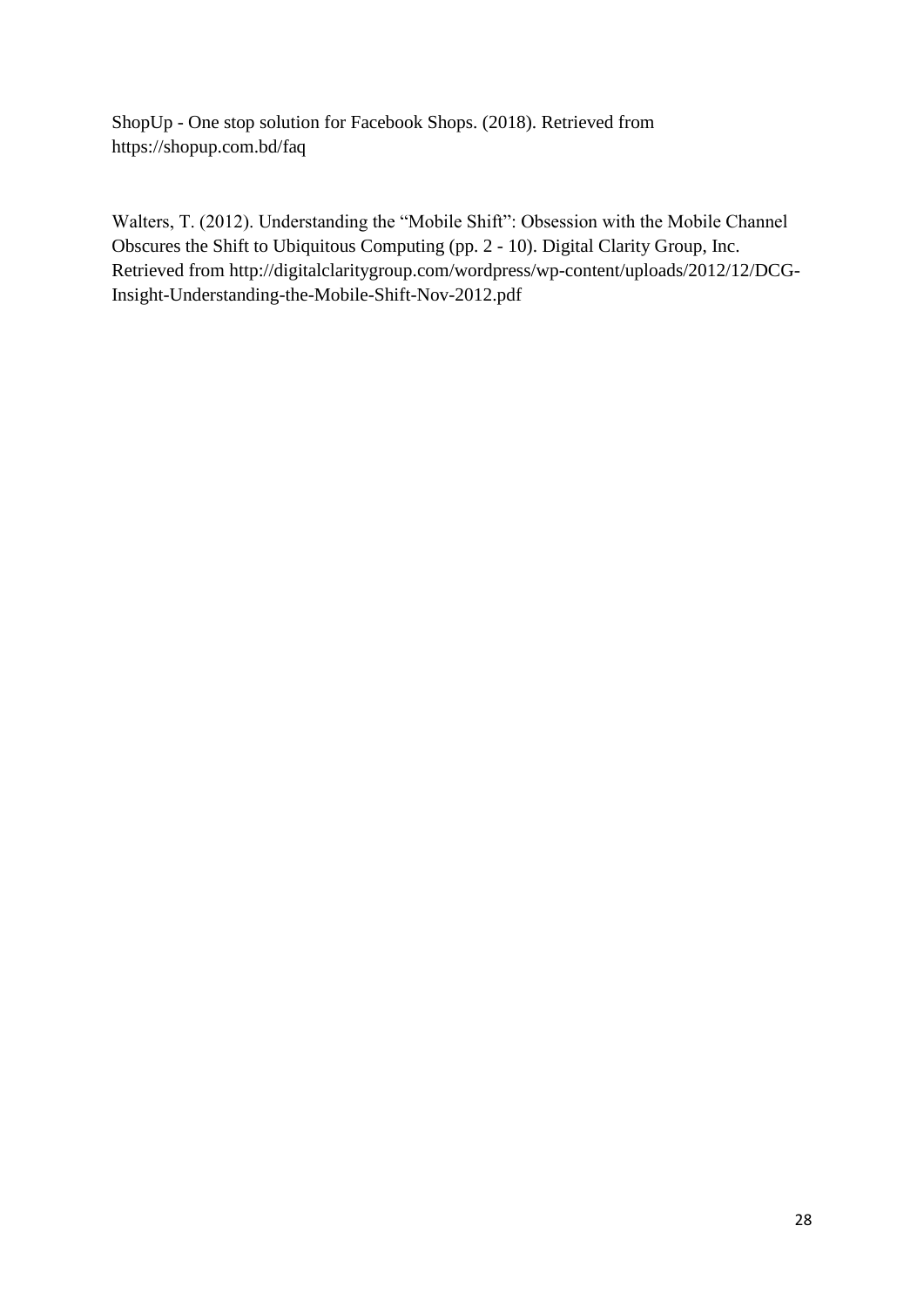# <span id="page-36-0"></span>**10. Appendix**

Here is the list of questions used for the survey for this study:

#### <span id="page-36-1"></span>**10.1. Survey Question**

#### **Section A:**

1. What are the ShopUp services you use?

- Delivery Service
- Boosting Service
- Shop Management Tool
- 2. How long have you been using ShopUp?
	- Less than 1 month
	- For  $1 2$  months
	- For  $2 5$  months
	- More than 5 months

#### 3. Do you use a smart phone?

- Yes
- No
- 4. Do you have difficulties accessing ShopUp using your mobile phone?
	- Yes
	- $\bullet$  No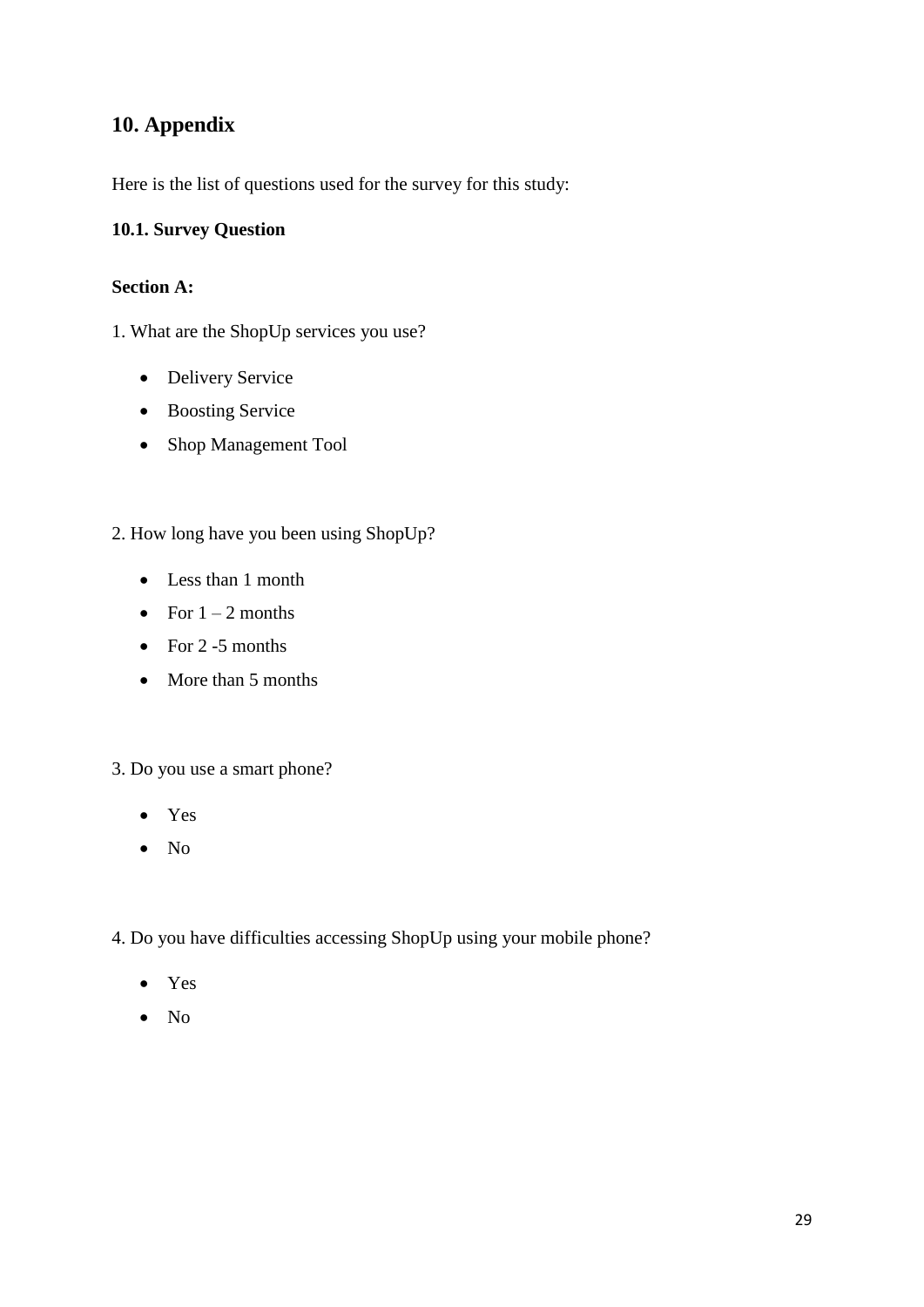5. Do you want to use ShopUp though a mobile phone application?

- Yes
- $\bullet$  No
- Maybe

6. How helpful it will be for you to use ShopUp though a mobile application to run your business?

- Extremely helpful
- Very helpful
- Somewhat helpful
- Not so helpful
- Not at all helpful

7. Why it will be helpful to run your business though ShopUp application?

- Can be used in any location at any time
- Process and manage store and orders faster
- Easier to carry than a laptop/computer
- Receive instant notification upon receiving an order
- Easy to use, compared to a desktop/laptop computer

8. How satisfied or dissatisfied are you with ShopUp's Store Management service?

- Very satisfied
- Somewhat satisfied
- Neither satisfied nor dissatisfied
- Somewhat dissatisfied
- Very dissatisfied. Why? \_\_\_\_\_\_\_\_\_\_\_\_\_\_\_\_\_\_\_\_\_\_\_\_\_\_\_\_\_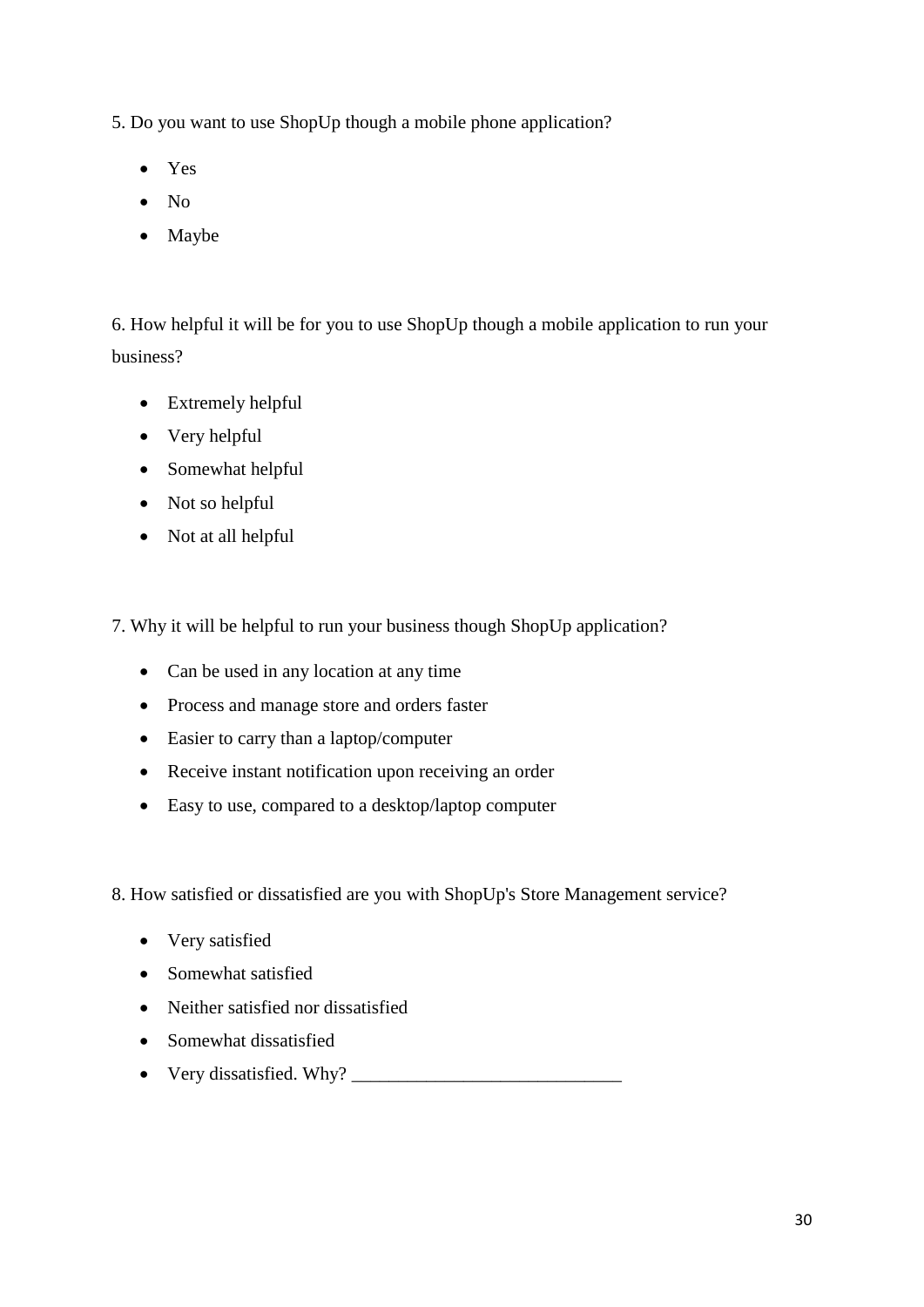9. How satisfied or dissatisfied are you with ShopUp's Delivery service?

- Very satisfied
- Somewhat satisfied
- Neither satisfied nor dissatisfied
- Somewhat dissatisfied
- Very dissatisfied. Why? \_\_\_\_\_\_\_\_\_\_\_\_\_\_\_\_\_\_\_\_\_\_\_\_\_\_\_\_\_

10. How satisfied or dissatisfied are you with ShopUp's Boosting service?

- Very satisfied
- Somewhat satisfied
- Neither satisfied nor dissatisfied
- Somewhat dissatisfied
- Very dissatisfied. Why? \_\_\_\_\_\_\_\_\_\_\_\_\_\_\_\_\_\_\_\_\_\_\_\_\_\_\_\_\_

#### **Section B**

11. How many orders you receive per week?

- Less than 5 orders
- $\bullet$  5 -10 orders
- $\bullet$  10 15 orders
- $\bullet$  15 20 orders
- More than 20 orders
- 12. Would you like see your profit and loss though the application?
	- Yes
	- $\bullet$  No
	- Maybe